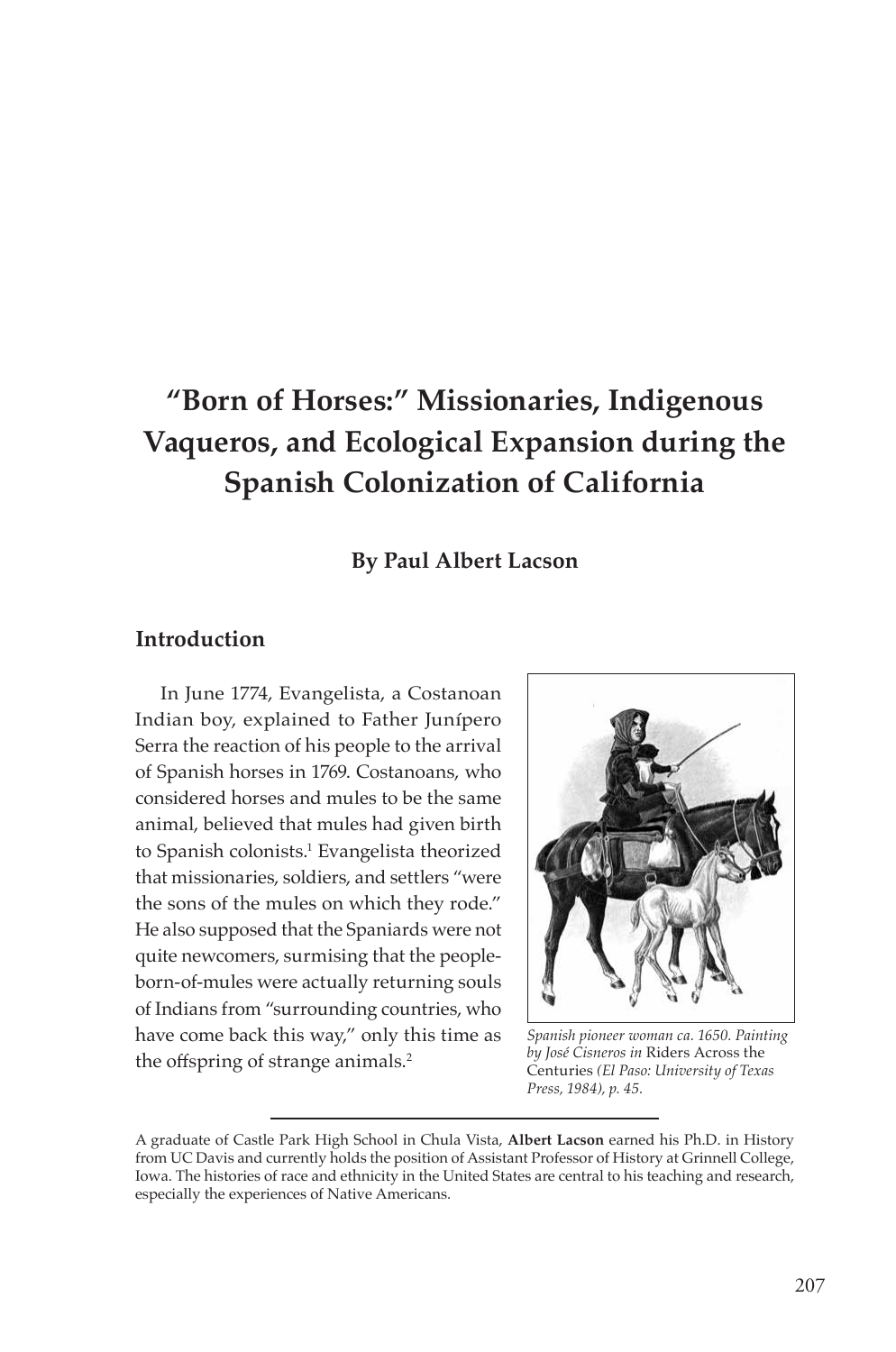

*Leather jacket soldier, ca. 1775. Painting by José Cisneros in* Riders Across the Centuries *(El Paso: University of Texas Press, 1984), p. 75.*

In 1769, Spanish colonists initiated a revolution in the relationship of California Indians to their environment when they introduced new crops, domesticated animals, and agriculture. Horses proved especially influential in transforming the economies, social hierarchies, political structures, and inter-tribal relationships of Native Californians. This article examines the key factors that led California Indians to embrace horses and caused Spanish colonists to entrust Indians with the powerful creatures—animals that could facilitate Indian rebellions against mission, presidio, or pueblo settlements. At the center of both processes were the Indian vaqueros who seized the opportunity to work with the new

animals and who displayed the traits necessary for Spanish missionaries to give them access to the animals.

Given the thriving horse cultures that developed among Indian peoples throughout North America by the nineteenth century, especially in the Southwest and Great Plains, it may seem natural that California Indian peoples should welcome horses. Their embrace, however, of the horse, first introduced by the Spaniards, is complicated by the fact that other biological introductions wreaked havoc on the native population of the region. Historians of American Indian history have produced a healthy spate of scholarship that drives home the point that North America's native peoples readily adopted European goods, ideas, and practices that benefited them—a necessary corrective to the view of American Indians as primitive peoples left behind by history.<sup>3</sup> They have given the impression, however, that American Indians did not welcome the introduction of new biota in the same way that they greeted metal tools or woven cloth shirts. Following the lead of the renowned environmental historian, Alfred Crosby, scholars have stressed the destructive impact of European-introduced biota. They have emphasized that European colonies depended on the biological success of non-human migrants, like plants, animals, and microbes. In other words, it took more than an enterprising spirit and providential grace to wrest control of North America from the continent's native peoples.

By including plants, animals, and diseases as "allies" of Europeans, historians have advanced our understanding of the processes by which native peoples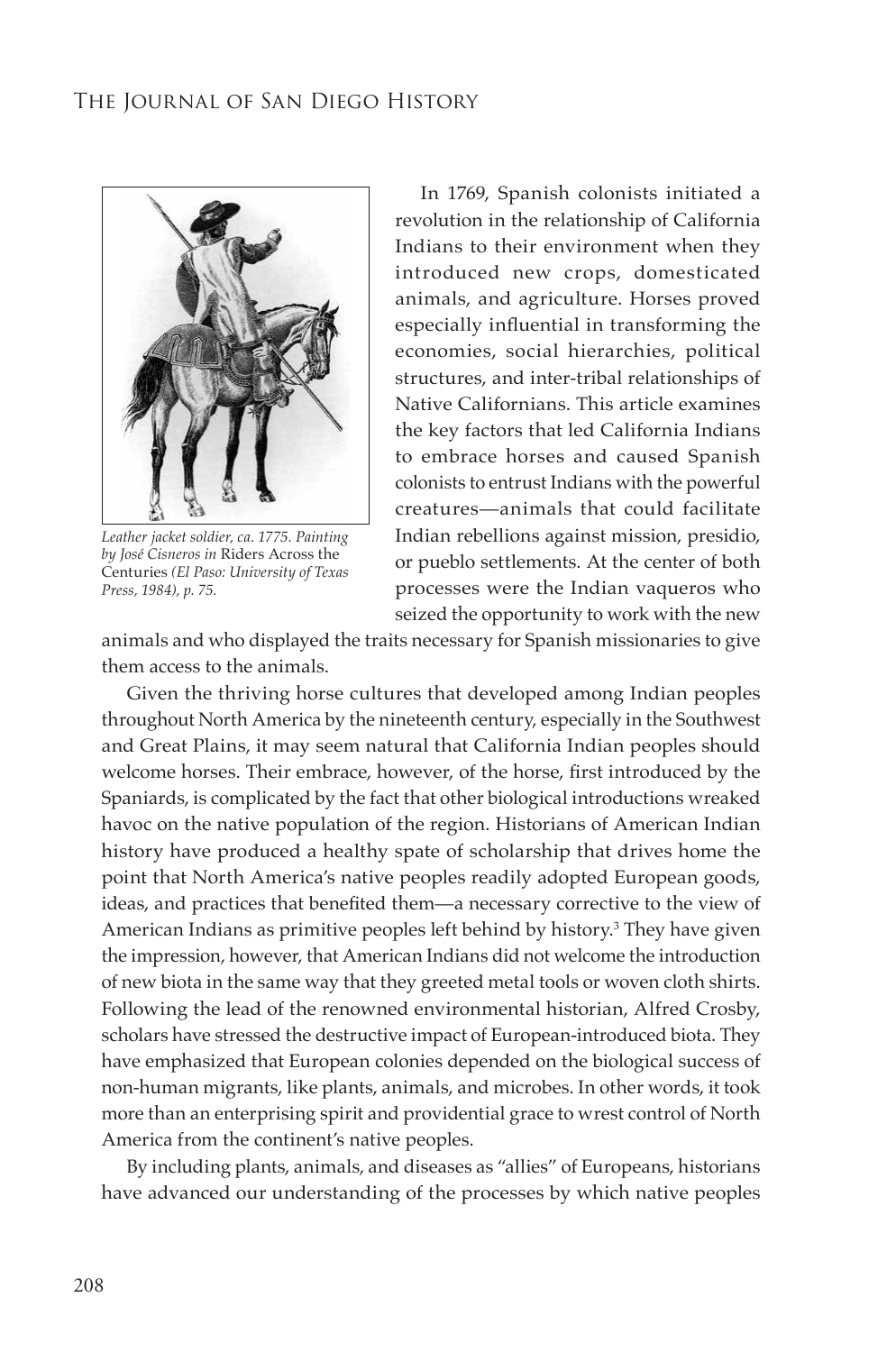

*The Spaniards distributed horses and other livestock throughout the territory of San Diego County native Indian bands.*

were dispossessed of their land. Pekka Hämäläinen, however, has convincingly identified a problem with the emphasis on the destructive impact of Europeanintroduced biota, pointing out that the story is dangerously close to biological determinism. It represents what he calls "the biological turn of American colonial history" in which "all the conquerors often had to do was to show up and somehow stay alive; their microbes did the rest."4 No longer stressing the benevolence of God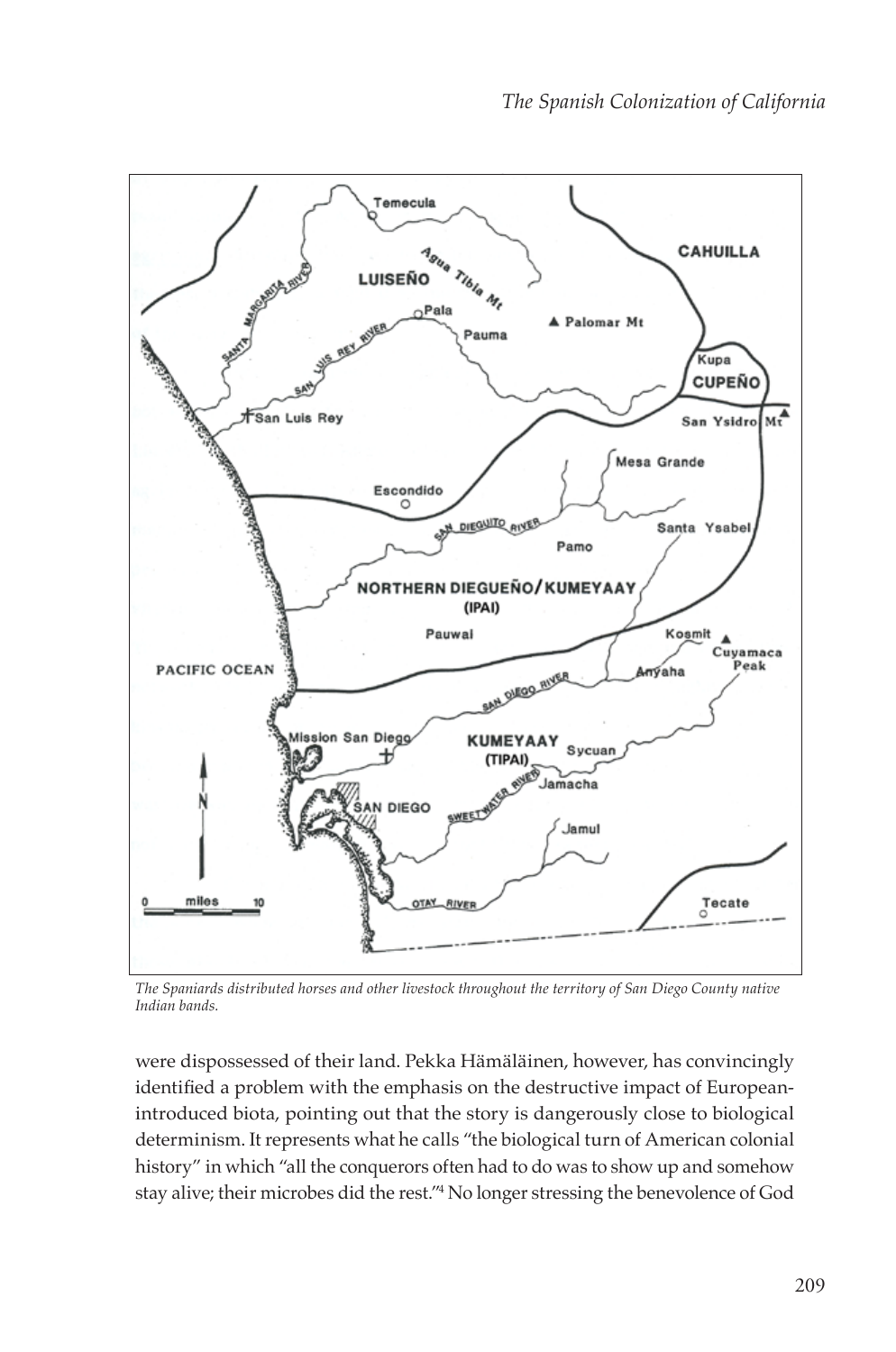

*Mission San Diego de Alcalá. Editors' collection.*

or superior technology, the new narrative gives the impression that humans, whether European or indigenous, had less agency in determining the outcomes of European-Indian contact than previous generations of scholars had recognized. While such a view has gone a long way towards de-emphasizing an exaggerated degree of control held by Europeans, this spate of scholarship minimizes the extent to which American Indians readily incorporated certain aspects of European-introduced biota for their benefit.

This article builds on the study of Hämäläinen's Comanche incorporation of horses by

stressing that indigenous peoples did not just passively accept or endure the introduction of European biota, especially horses. By examining the experiences of California Indian vaqueros (cowboys), it argues that Native Californians sought to take advantage of horses and other livestock in the same way that they incorporated metal tools and woven cloth; they put the new creatures and their newly acquired equestrian skills and knowledge to use in ways that furthered native goals. By integrating new animals into California Indian societies, Indian vaqueros aided the Spanish in their initial colonizing efforts, especially in the creation of mission communities based on agriculture and livestock raising. Indian access to horses, however, also created obstacles to the Spanish colonization project, especially as envisioned by Franciscan missionaries. Throughout the Spanish period, missionaries found it difficult to maintain a geographical divide between "civilization" and "savagery," between the coastal communities of Christian neophytes and the inland communities of Indians who chose not to join missions. Vaqueros developed the knowledge and equestrian skills necessary to challenge the spatial arrangement envisioned by Franciscan missionaries in which "civilized" communities existed along the coast while "savagery" was limited to the interior regions of California's Central Valley (the modern San Joaquin Valley).<sup>5</sup>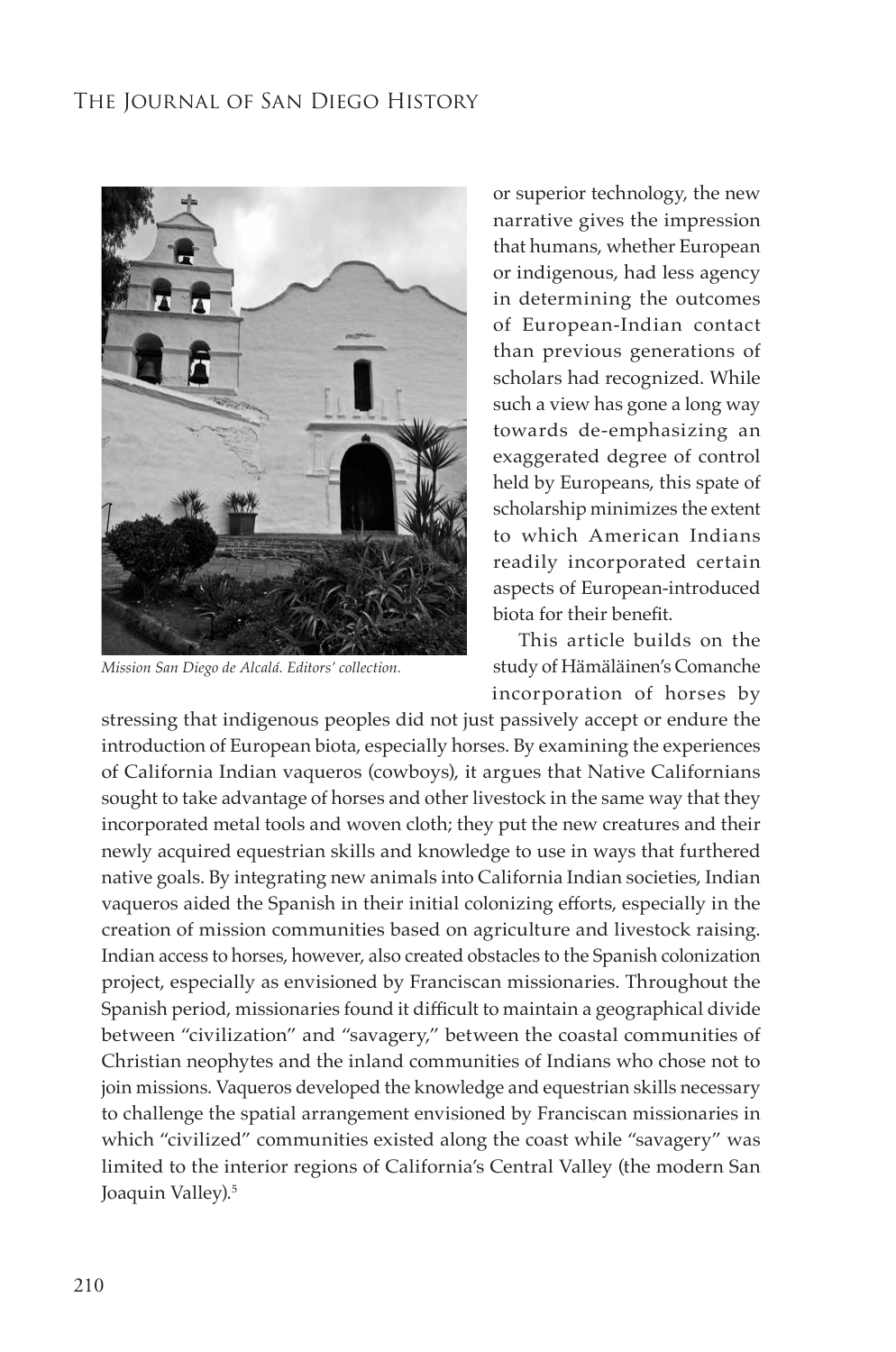Unlike other parts of North America, where the dearth of records does not allow historians to identify the specific Indian individuals who played the most influential roles in incorporating horses into their societies, the meticulous record keeping of Franciscan missionaries in Alta California makes it possible to explore the histories of specific Indian individuals crucial to the spread of horse knowledge and skills among California Indians, mission and non-mission Indians alike. For example, an examination of an 1835 census of the Kumeyaay Indian pueblo in San Pascual, situated along the San Dieguito River between the modern cities of Escondido and Poway, illustrates the penetrating changes in Kumeyaay society wrought by the Spanish introduction of horses.6 Among the thirty-four men listed in the census, many pursued "trades or pursuits" connected in some way to the new culture of horses: seven vaqueros, ten muleteers, one blacksmith, two weavers, two millers, one carder of wool, five farmers, and one cheesemaker. Some worked directly with horses (the vaqueros and muleteers); others supported the ability of people to ride horses (blacksmiths); some made items like cheese and woven cloth products that required the work of horses to herd cattle and sheep (the cheesemaker, weavers, and carder); and others worked with agricultural products that depended on horses and oxen to plow the soil that nourished agricultural products (millers).

By 1835, inhabitants of San Pascual took for granted the consumption of woven cloth and dairy products, as well as the sight of Indian vaqueros taming horses and herding the sheep and cattle necessary to produce such goods. An 1827 report by Franciscan missionaries passing through San Pascual described a scene that had come to seem quite natural along other parts of Alta California's west coast: "In these districts pasture the horses and mules and the sheep of this [San Diego] Mission."7 While nothing could seem more natural than horses eating grass or weavers making cloth out of the wool from sheep that vaqueros had herded, these animals were not native to Alta California. Their existence—and the human effort necessary to ensure their survival—requires an explanation.

This article illustrates the emergence of California Indian vaqueros in spreading a new relationship with the land—a relationship in which domesticated animals, especially horses, radically reshaped the lives of California's indigenous peoples.

#### **Reactions**

Knowledge of sheep, cows, pigs, chicken, and horses may not have made its way to Alta California until 1769, despite the fact that the Spaniards had introduced domesticated livestock to northwestern New Spain in the mid-seventeenth century. The Costanoan boy's belief that mules gave birth to Spanish colonists suggests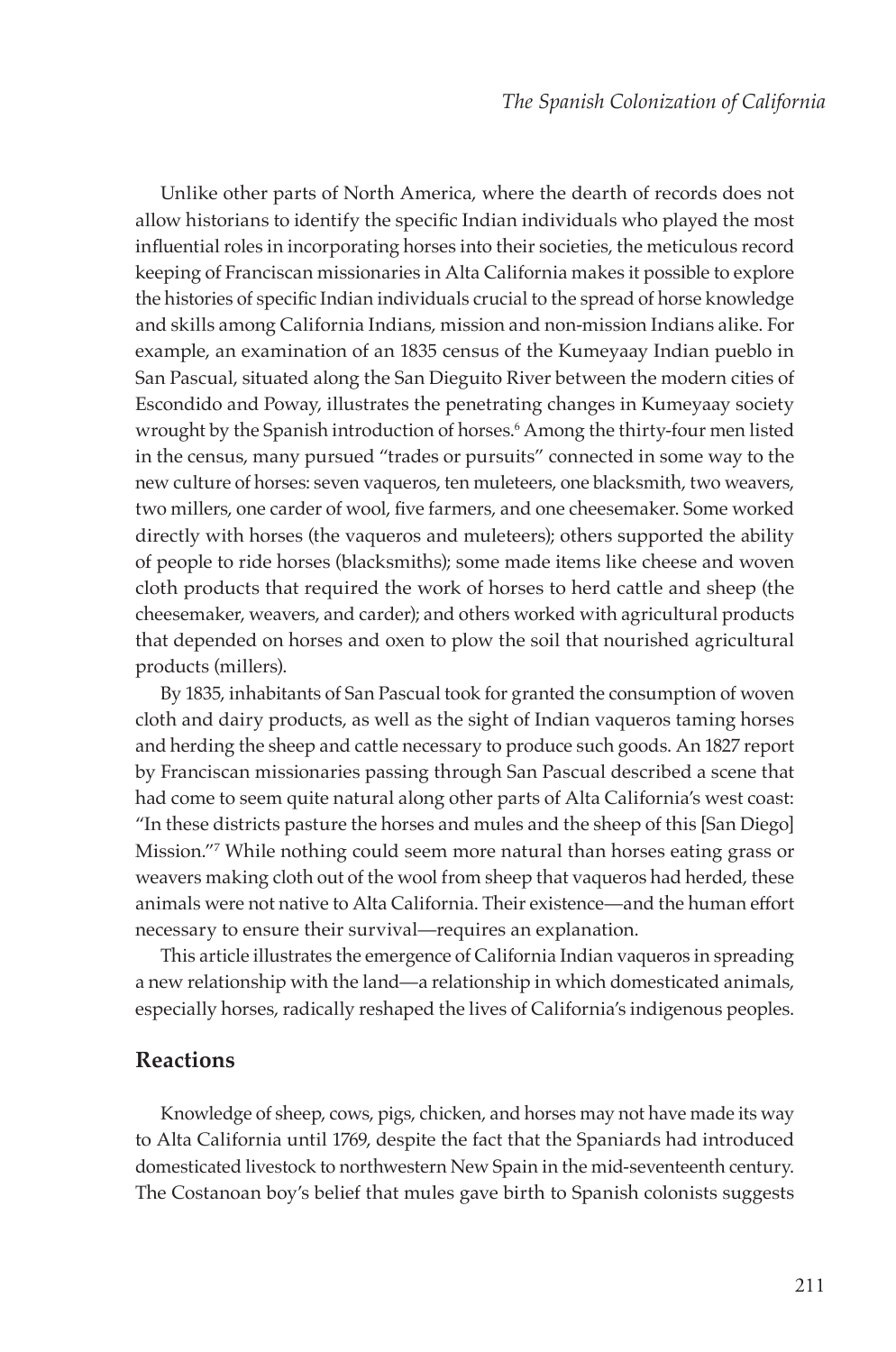that the animals from the exploratory expeditions of 1769 may have been the first domesticated livestock that he or his neighbors had encountered. Evangelista's views may not have been representative of every Costanoan, and certainly should not necessarily be taken to reflect a theory held by every California Indian, but his assessment of horses does illustrate a lack of experience with domesticated livestock among all Native Californians.

From the perspective of Indians, regardless of their knowledge about horses, one thing was clear: Native Californians associated horses and other livestock with the Spanish newcomers. While a seemingly obvious point, the association is worth emphasizing since Indian peoples resistant to Spanish colonization violently targeted animals in efforts to expel the Spanish. For instance, when Kumeyaay Indians attacked Mission San Diego in 1775, in addition to burning buildings and killing a Franciscan missionary, they also targeted livestock. According to Father Vicente Fuster, who survived the attack, "[O]ur enemies fired arrows at all the livestock both large and small and at the horses. They had not even overlooked the hogs."8

In 1785, Tongva Indians rebelled against missionaries at Mission San Gabriel and killed several sheep and goats as part of the rebellion.<sup>9</sup> Along with mission buildings and people, the new animals symbolized an unwelcome presence that became targets of violence during Indian rebellions against Spanish colonization.

Over time, however, whether California's native peoples approved of Spanish colonization or not, most willingly incorporated livestock, especially horses, into their lives. Relatively soon after the arrival of Spanish newcomers, California Indians became the primary caretakers of horses, mules, cattle, oxen, and other Spanish-introduced livestock. Less than a decade after the establishment of Mission San Diego, Father Fermín Francisco de Lasúen reported Indians from that mission rounding up livestock in his 1778 annual report to New Spain's viceroy.<sup>10</sup> At the end of the nineteenth century, Kitsepawit, a Chumash Indian from Mission San Buenaventura, bragged that Native Californians had become the best horse riders in the region.<sup>11</sup> By the early twentieth century, it was common to

| 1804 |    |
|------|----|
| 1805 |    |
| 1810 | 37 |
| 1815 | つら |

*Number of Indian Vaqueros at Mission San Buenaventura. Source: Libro de la Ropa, Vaqueros, Santa Barbara Mission Archive-Library*

find mounted California Indians working as cowboys on the ranches and farms that dotted the coast.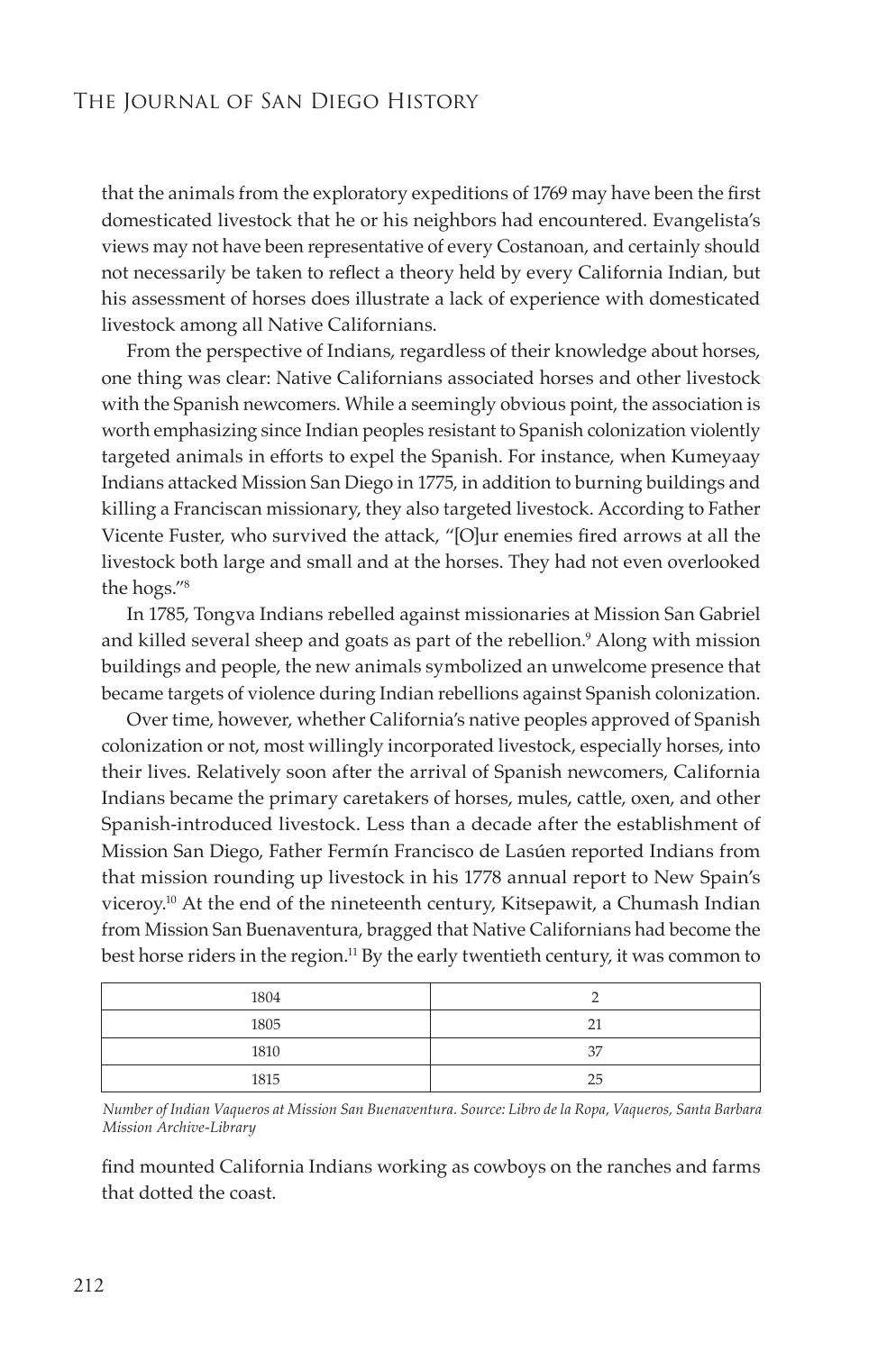

*Fray Fermín Francisco de Lasuén, Mission San Carlos Borromeo.*

Beginning with a seed population of fewer than 1,000 animals in 1769, the number of Spanish-introduced livestock in what would become the state of California grew precipitously in less than a century. In 1850, there were approximately 295,000 such animals in the state (approximately 254,000 cattle, 18,000 sheep, and 23,000 horses and mules). By 1860, the numbers rose even more dramatically: 1,000,000 cattle, 1,100,000 sheep, and 170,000 horses and mules.12 At Mission San Diego, there were 102 cattle, 304 sheep, and 54 horses in 1776. At the end of the Spanish period in 1821, the growth of the livestock population mirrored the increase in population throughout Alta California;

missionaries reported 8,436 cattle, 17,000 sheep, and 1,060 horses.13 Of course, no biological population, whether human or animal, arrives at a particular population size "naturally." Like the fields of wheat, barley, and beans that depended on the hard labor of the natives, California's livestock population would not have flourished without the work of California Indian vaqueros.

By learning equestrian skills, neophyte Indians could contribute immeasurably to the creation of agricultural communities that would form the centerpiece of the civilizing program of Franciscan missionaries. Military leaders worried, however, that mounted Indians might use their new skills and access to horses against the Spaniards. In 1787, Alta California's governor accused Franciscan missionaries of ignoring a 1786 decree by the Viceroy of New Spain Bernardo de Gálvez that prohibited the "use and management of horses" by Indians. Father-President of the Franciscan missions Father Lasuén acknowledged that neophyte Indians did indeed have access to horses, but assured the governor that a scarcity of labor gave missionaries little choice in the matter:

No one is more concerned or more interested than the missionaries that the Indian should continue in his native ignorance of horsemanship. But Your Lordship is well aware of the cattle and horses which, with the King's pleasure, every one of the missions possesses, and that horsemen are needed to look after them. And these have to be Indians, for there are no others.<sup>14</sup>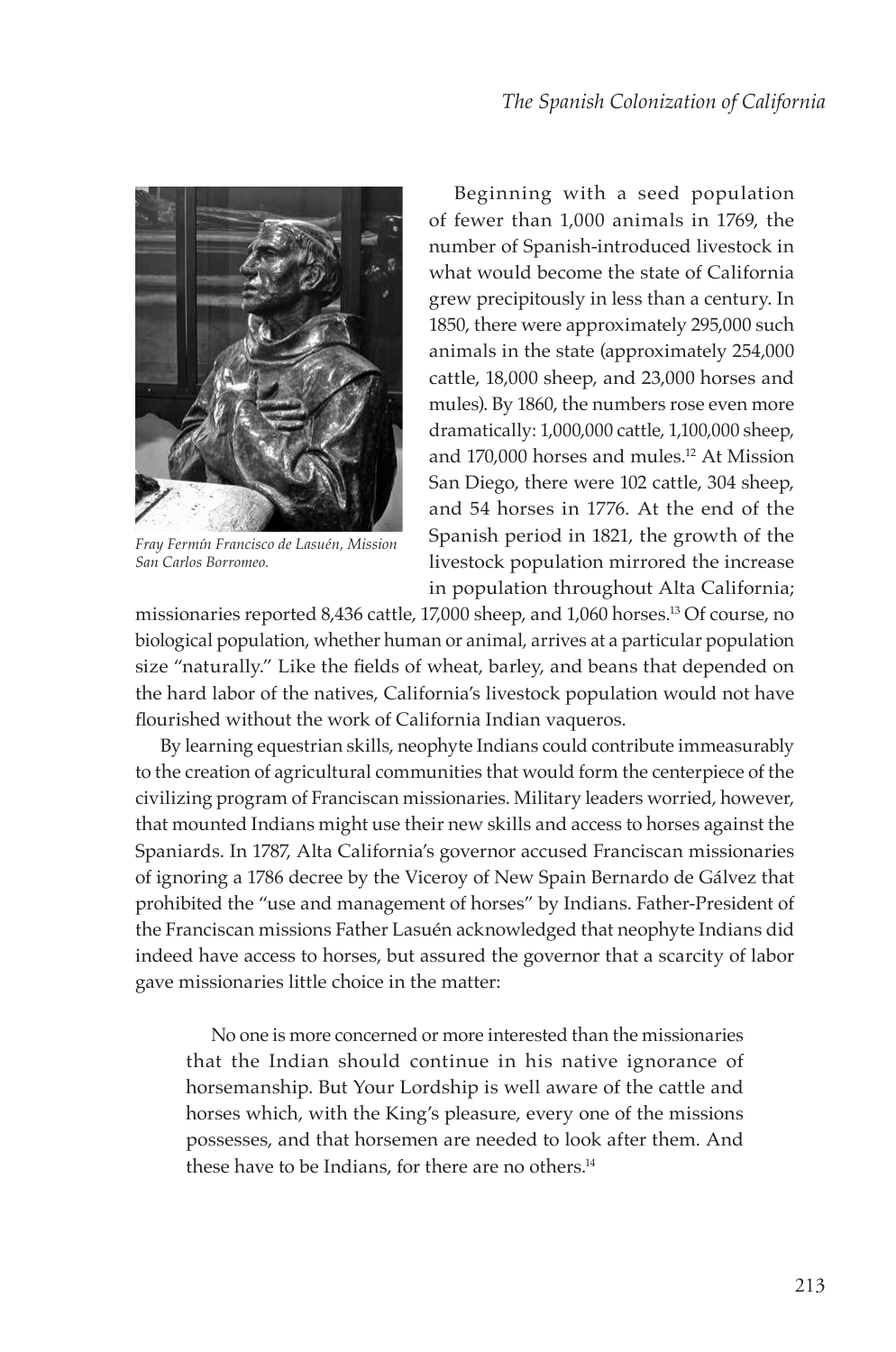

*Mission Indian Vaquero, ca. 1800. Painting by José Cisneros in* Riders Across the Centuries *(El Paso: University of Texas Press, 1984), p. 93.*

Father Lasuén explained to the governor that it was no different from equipping Indians with farm implements to sow and harvest crops. Just as Indian neophytes had to be "entrusted with axes, sickles, [and] machetes"—implements that could easily be used as weapons against the Spaniards the labor shortage forced missionaries to give Indians access to horses.15 Ignoring the objections of military officials who worried that mounted Indians posed a security threat, missionaries facilitated the

equestrian education of Indian neophytes. If the number of vaqueros at Mission San Buenaventura was representative, then Indian vaqueros were a minority among mission neophytes (Table 1). Between the mission's founding year of 1782 and the end of the Spanish period in 1821, missionaries baptized over 3,500 men at Mission San Buenaventura.16 Despite the small number of vaqueros, however, military authorities worried that the knowledge they gained might be easily taught to Indians who might threaten Spanish settlements.

Military officials were prescient. Neophytes did use horses in ways that threatened mission communities. For instance, Christian Indians fled on horseback from mission compounds to native communities in California's Central Valley. In November 1815, Sergeant Juan Ortega probed the region surrounding Tulare Lake in search of Indian fugitives from Missions San Miguel, San Juan Bautista, and Soledad. After two days, Ortega spotted two Indians on horseback and gave chase, but "they abandoned horses and saddle and crossed the [Kings] river by swimming," noted the sergeant. Unable to cross the river, Ortega's party stopped to retrieve the horses and saddles that the Indians had abandoned. Martín Olvera, one of Ortega's soldiers, inspected one saddle and concluded that it belonged to Antonio, a neophyte Indian who recently left Mission Soledad. As it turned out, Antonio had stolen three horses from Mission Soledad.17

Reminiscing about his experiences as a soldier, Felipe Santiago Garcia remembered the seemingly insatiable appetite for horses among Yokuts Indians from California's Central Valley: "[W]e had to keep constant watch that the Indians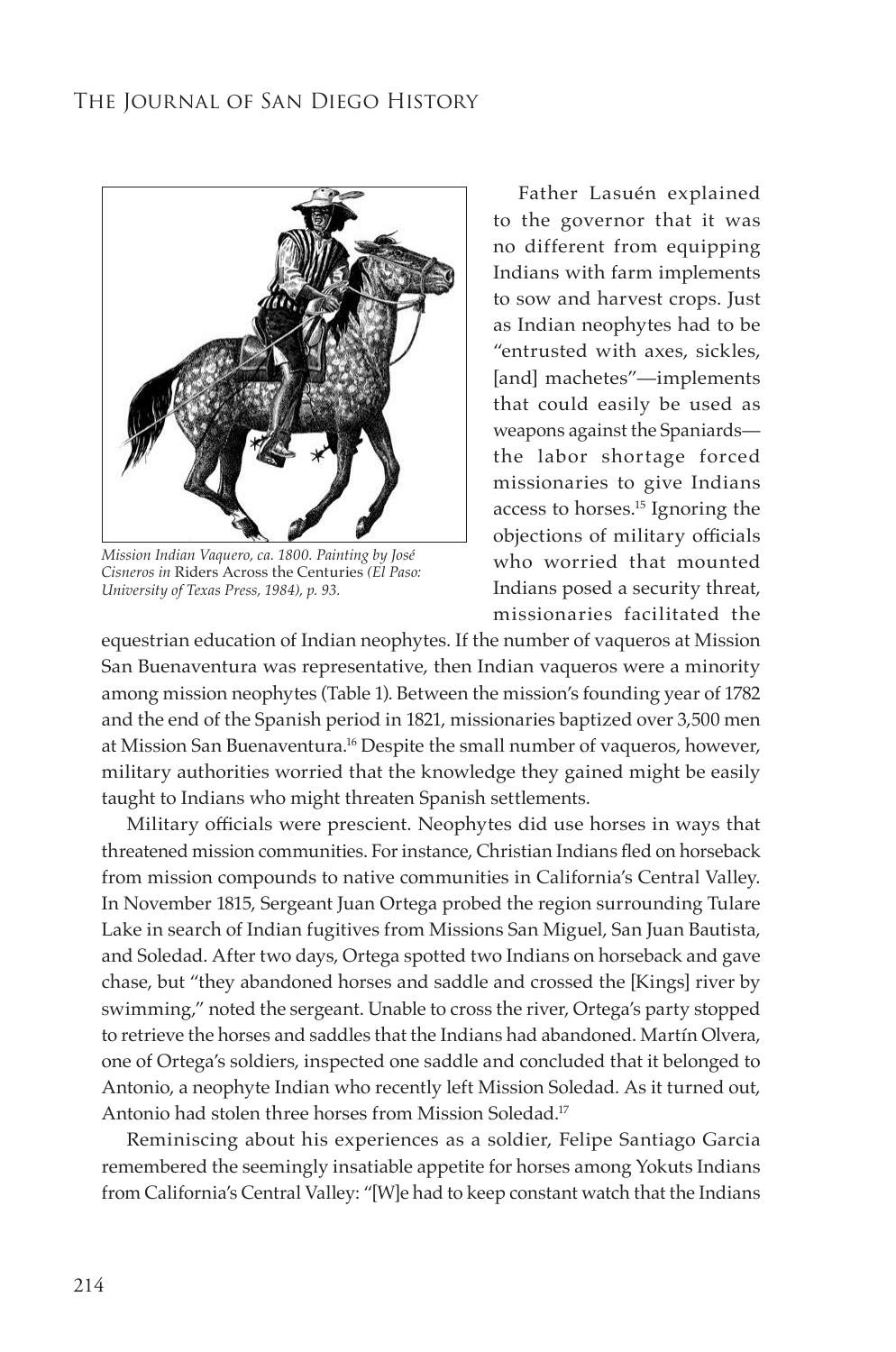did not steal our horses; they were everywhere."18 In an 1815 expedition into the San Joaquin Valley, Sergeant José Dolores Pico spotted approximately five hundred dead animals, including horses.19 During forays into the Central Valley, soldiers had come to expect either stolen horses or the remnants of horses that Indians had eaten. After a probe into the Central Valley in 1815, a soldier reported surprise that his expedition did not encounter any horse carcasses: "In all the journey described [of an 1815 expedition along the Kings River and around Tulare Lake] no slaughter of horses has been observed."<sup>20</sup>

Just as military officials had feared, knowledge of horses spread from neophyte vaqueros to other Indians, including non-mission Indians in inland communities. With their newly acquired equestrian knowledge, Indians from the interior raided Spanish communities for horses to supplement their food supplies. In 1819, Father Mariano Payeras reported that "the best horses" were "being stolen; that in the Tulares all ride, even the women; and that regular fairs for the sale of horses are held there."<sup>21</sup> The fact that Indians were stealing the "best horses" implies that they had learned to discern the qualities of better horses over lesser ones. Vaquero equestrian knowledge and skills had spread at the expense of Spanish missions. The knowledge and use of horses among California Indians in the early-nineteenth century represented radical changes from 1769, when Evangelista assumed that Spanish colonists were born of horses.



Indian *Vaqueros. Cover painting by Jack Schlicting in Indian Carriof Huttary Innes Gone By, No. 4 (1965). Societies, and given that* Times Gone By*, No. 4 (1965).*

#### **Vaqueros**

It is possible to identify key factors that led to the initial emergence of Indian vaqueros by focusing on the Chumash Indians of Mission San Buenaventura. Only a small fraction of the 3,500 baptized men gained ready access to horses. The emergence of a cadre of Chumash vaqueros represented a convergence of interests between Spanish colonists and Chumash Indians. Given that Indian vaqueros facilitated the integration of horses into California Indian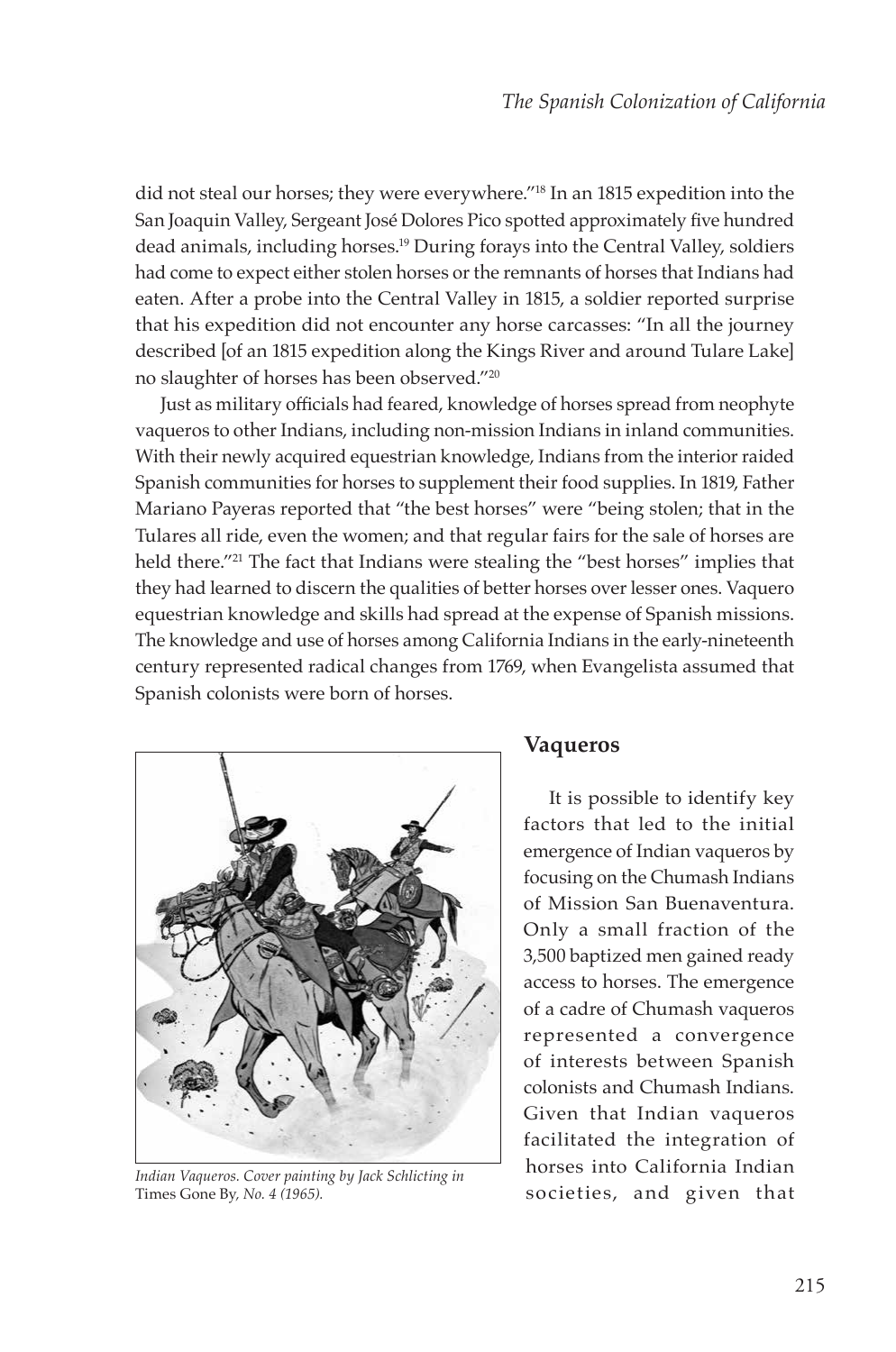

*Mexican Ranchero. Painting by José Cisneros in* Riders Across the Centuries *(El Paso: University of Texas Press, 1984), p. 127.*

Spanish military leaders in Alta California opposed providing Indians with the opportunity to develop equestrian knowledge and skills, the convergence of Spanish and Chumash interests must be analyzed rather than assumed. An examination of vaquero baptismal and marriage records yields biographical clues suggesting the traits that made a particular Indian trustworthy enough to be taught equestrian skills and to be given easy access to horses and other livestock. In turn, the same records hint at how the position of vaquero made sense from the perspective of Chumash Indians.

Father José Señán, one of two

missionaries stationed at Mission San Buenaventura during the early nineteenth century, left behind a remarkable document entitled, *Libro de Ropa*, (literally, "Book of Clothing"). Señán tracked clothing distributed to any baptized Indian at Mission San Buenaventura; he also recorded the names of Indian vaqueros, the type of equipment distributed (saddles, cowboy hats, riding bags, and other equestrian equipment), and the dates that he provided each item. By analyzing the list of vaqueros and their baptismal, death, and marriage records, it is possible to identify key characteristics of Chumash vaqueros.<sup>22</sup>

Vaqueros were fairly young. In 1805, the average age was twenty-three years old. Some, like Juan Martín, started at a particularly young age. According to his baptismal record, Martín was no more than seventeen years old in 1809, the year that he received his first piece of vaquero equipment. It is possible that he became a vaquero at an even younger age, before Señán recorded his acquisition of a saddle. Another vaquero, Juan Pablo, had been brought by parents, Olegario Jose Sayeguit and Leonarda María, to the Mission San Buenaventura at the age of five months to be baptized. Thirteen years later, Father Señán listed him as a vaquero who received his first set of saddlebags and vaquero boots on May 25, 1805. A thirteen-year-old vaquero! The oldest vaquero listed among those who received supplies and clothing in 1805 was Eustaquio Nimumiachet at thirty-six years of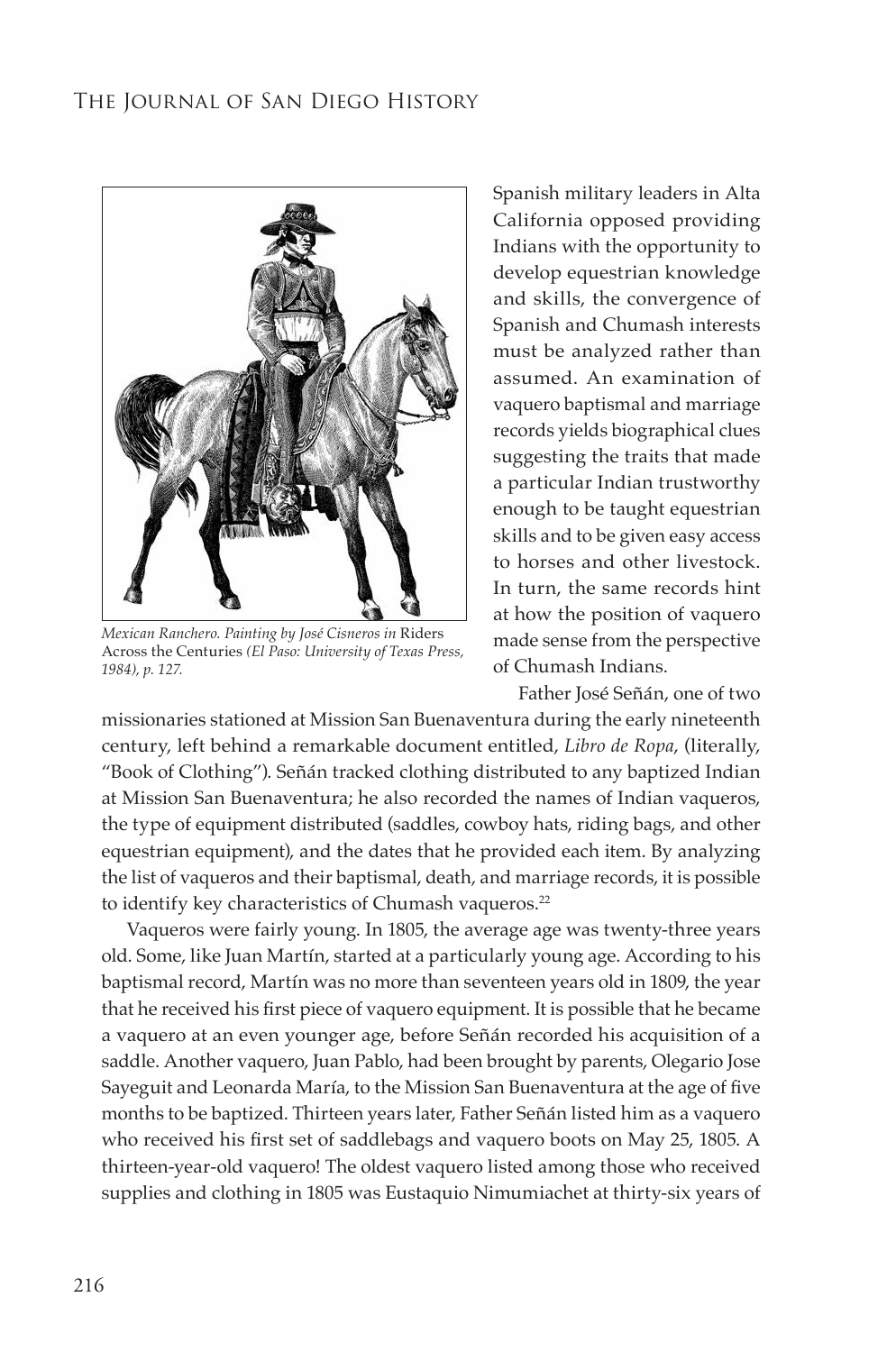age. The average age at baptism among vaqueros in 1805 was nine-years-old.<sup>23</sup>

Young vaqueros appealed to colonists for at least three reasons: first, they seemed more likely to be open to new technology (broadly defined to include animals, like horses, that could enhance their transportation and communication); second, younger vaqueros had the potential to give them longer terms of service; and finally, they were in the prime of their physical development, which meant that they had the physical strength and stamina required of the job. Missionaries targeted younger people because they believed that younger Indians were more willing to incorporate various aspects of Spanish culture. Going back to the Spanish conquest of sixteenth-century Mexico, missionaries saw something natural about the willingness of young boys to change and include Spanish ways into their daily lives and identity.<sup>24</sup>

From a variety of mission sites in Alta California, missionaries shared stories of the willingness of young boys to take on radically new practices, institutions, and ideas. Two years after their arrival in Alta California, in 1771, Father Junípero Serra reported from Mission San Carlos on the progress of neophytes in learning Spanish: "[T]here are four big boys who not only are able to say their prayers well, but are making much progress in the Castilian tongue." In the same letter, Serra informed his superiors of "two young Christians," both boys, who seemed to be making progress "as interpreters to the gentiles."25 From farther north, missionaries at Mission San Juan Bautista reported progress in teaching writing to



*Mission San Carlos Borromeo at Carmel. Editors' collection.*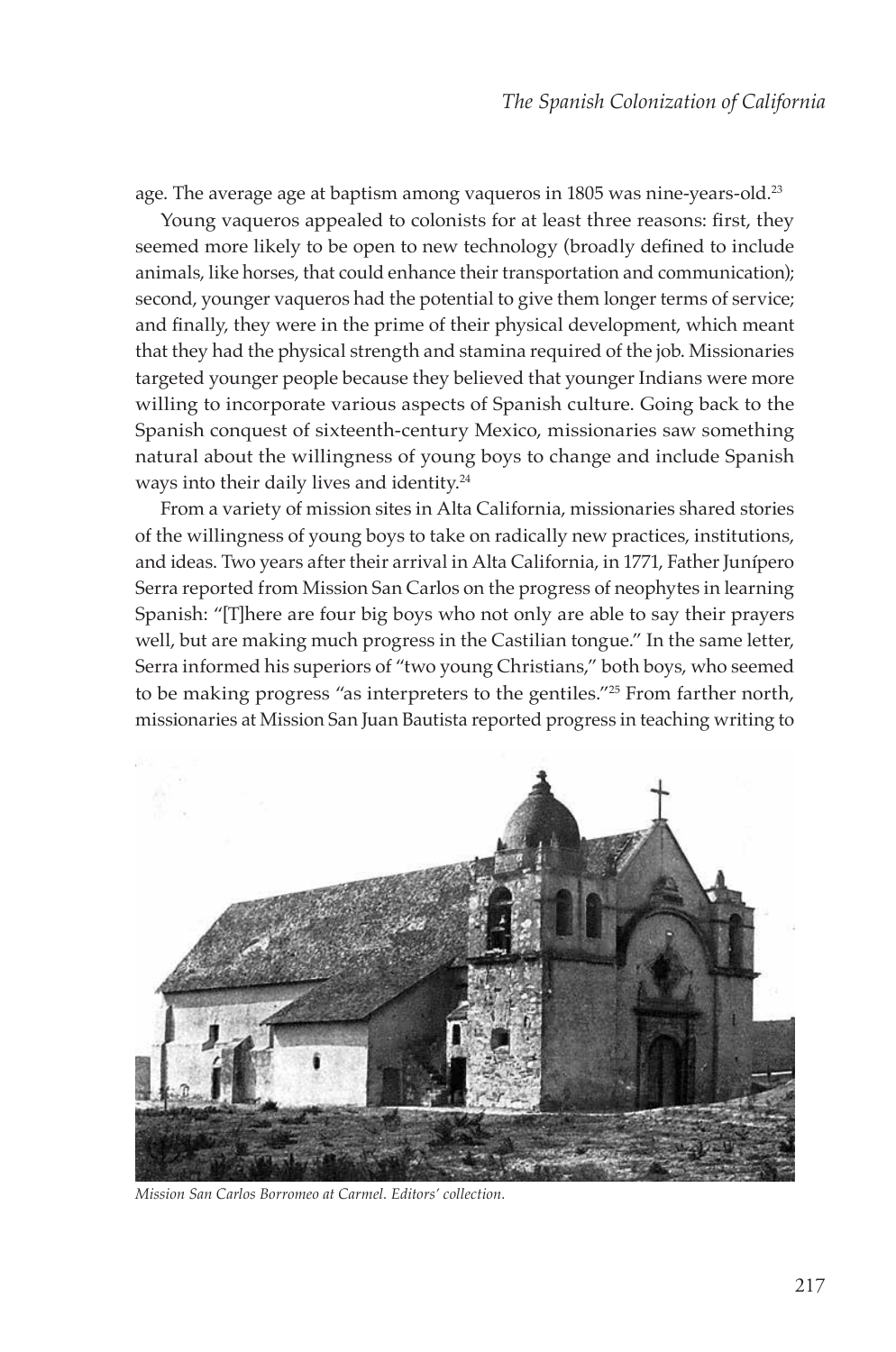young boys. According to an 1814 missionary report, "The Indian youths especially realize very well the utility of reading and writing."<sup>26</sup> Given that missionaries viewed young boys as the most amenable and able faction among Indians to learn the Spanish language, embrace Catholicism, and learn to read and write, it is not surprising to find that they offered the position of vaqueros to boys and young men.

While missionaries seemed to assume that adults were slower to accept Christianity than children, the profiles of San Buenaventura's vaqueros reflect a mixed response among adults. Some parents of vaqueros did indeed seem more reluctant than their children to become Christian, as reflected in the timing of their baptisms. Out of thirty parents of vaqueros for whom I was able to obtain biographical information, seventeen were baptized after their children. Most of the parents in this sample (13 out of 17), agreed to baptism at least five years after their son had been baptized, suggesting that their son's experiences as a baptized Indian with the responsibility of caring for livestock, may have influenced a parent's decision to become Catholic. Baltazar Atiquiuze's parents waited nine years after their son's baptism to get baptized themselves. Others waited much longer. The parents of Tiburcio Guepiachu, for instance, underwent the ritual of baptism in 1807, twenty-two years after their son was baptized at the age of six.<sup>27</sup> From the perspective of missionaries, this may have served as evidence of the



one year before the baptism of *Mexican Vaquero stops to flirt. Cover painting by Jack Schlicting in* Times Gone By*, No. 1 (1965).*

lack of enthusiasm among older people to adopt Spanish ways.

Some vaqueros followed the lead of their parents in becoming Christians. A range of years existed for parents who underwent baptism prior to their vaquero sons. On one end of the spectrum, the parents of Pedro Regalado Aguiguinchat agreed to baptism less than two months before having Aguiguinchat baptized in April 1785. Other parents, like those of Simpliciano Maria, were baptized eight years before their son. In between, there were parents like Lázaro Suluasquiet who was baptized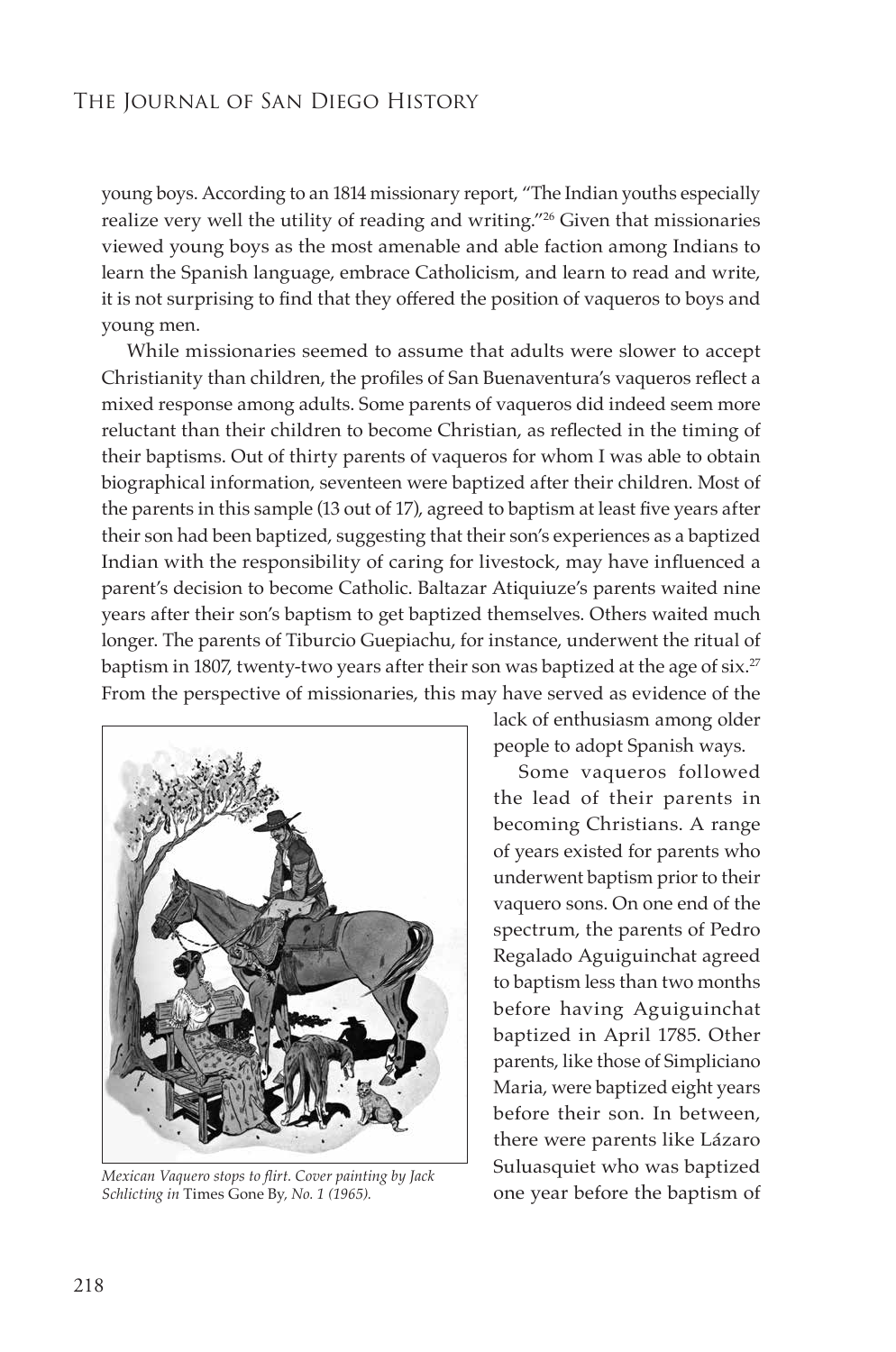

*Franciscan Missionary with mule, 18th century. Painting by José Cisneros in* Riders Across the Centuries *(El Paso: University of Texas Press, 1984), p. 78.*

sons to be baptized at a very young age.

his two-day-old son Manuel de Jesús Achuniamamahit in 1785. Among the vaqueros for whom I have found biographical information in the Franciscan baptismal and marriage registers, slightly less than half (11 of 30) came from families in which their parents agreed to Catholic baptism before their vaquero sons. While more vaqueros seemed to be the ones teaching their parents about Catholicism and trying to convince them to at least take the time to be baptized, a significant number of vaqueros were introduced to Catholicism by their parents, as evidenced by the fact that their parents were baptized first and brought their

Whether a vaquero paved the way to Catholicism for his parents or vice versa, missionaries trying to identify potential vaqueros required more evidence of loyalty than just baptism. In addition to baptism, familiarity with particular families over time helped missionaries determine the viability of a young man to hold the position of vaquero. Felipe Neri's parents were among the first cohorts of Chumash Indians to agree to baptism at Mission San Buenaventura. Named after the second Father-President of Alta California missions, Father Lasuén, Neri's father Fermín was the ninth Chumash Indian to be baptized at the mission. From the coastal town of Sucu, Fermín was baptized at age eleven on April 28, 1783, a little over a year after the mission's official founding. And, in May 1789, Fermín brought his one-day-old son Felipe to Father Francisco Dumetz to be baptized. By 1805, the first year that Father Señán listed Felipe Neri as a vaquero, missionaries at San Buenaventura had known his father for over 22 years, and his mother for at least 20 years. While Felipe Neri's family had a particularly long relationship with Mission San Buenaventura, his situation was not anomalous. Of the eleven vaqueros whose parents underwent baptism before them, only one was baptized just prior to the baptism of the vaquero. Pedro Regalado Aguiguinchát's father was baptized seven days before his baptism and his mother was baptized less than two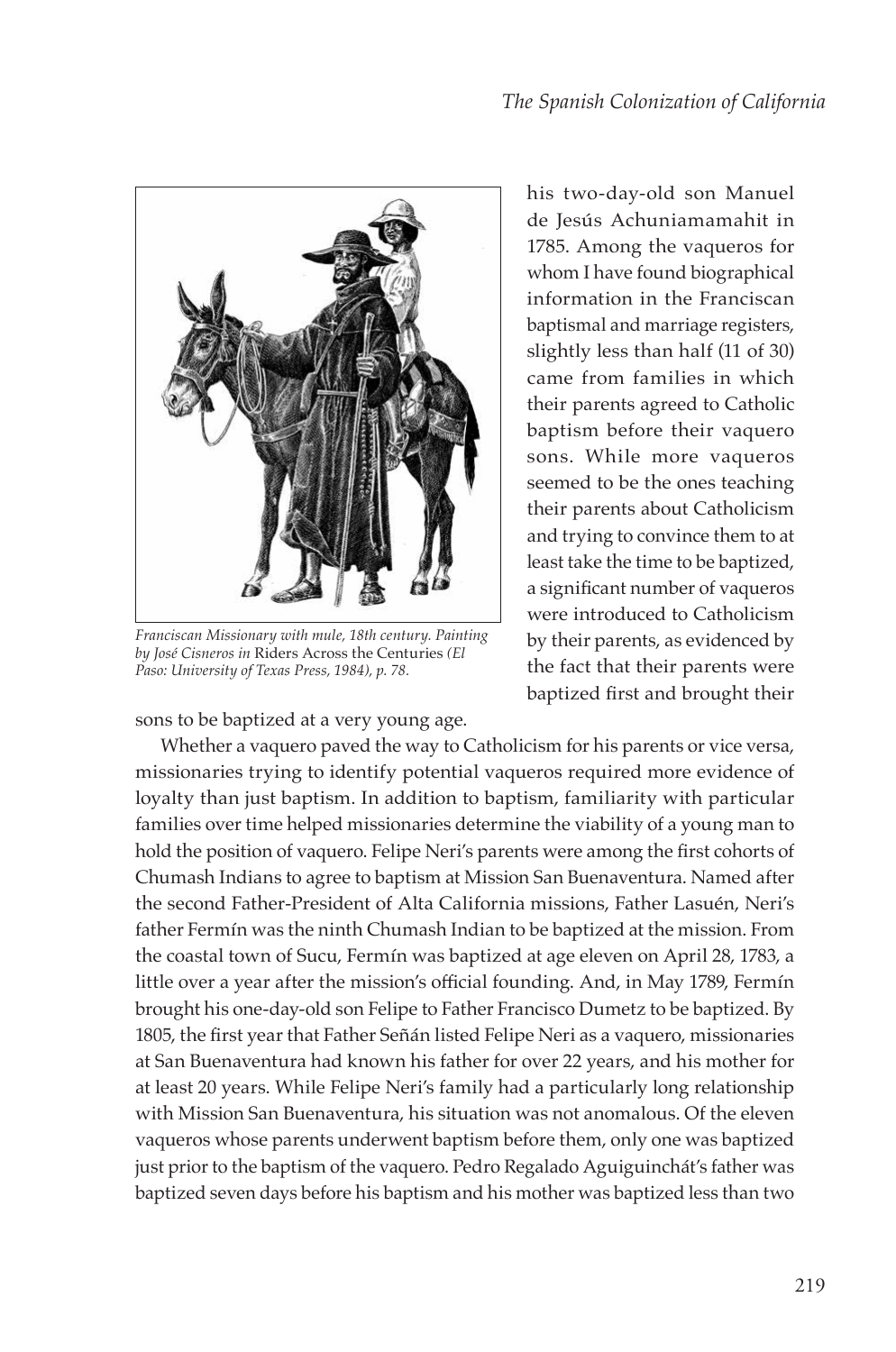

*Mission San Buenaventura founded 1782. Editors' collection.*

months before Aguiguinchát's baptism. The rest of the parents who introduced their children to Catholicism, rather than vice versa, were baptized more than a year before they brought their future vaqueros to be baptized.

While Franciscan missionaries had to assess which Indians were most suitable to gain knowledge of and access to horses, Chumash Indians (and other coastal California Indian peoples) had to determine what to make of the new animals in their midst. Far from forcing the animals upon Indians, based on missionary reports, it seems that California Indians enthusiastically embraced horses. Fathers Luís Gil y Taboado and Father José

María de Zalvidea highlighted the enjoyment that Tongva Indians derived from riding horses: "The one activity they engage in is to go about horseback from one ranch to another."28 If the Tongva Indians surrounding Mission San Gabriel are any indication, Native Californians welcomed the introduction of horses and the opportunities to gain the knowledge and skill required to ride them.

The fundamental commonality among the Indians who held the position of vaquero was that they were all men. Limiting key leadership positions to men seemed to represent continuity with pre-colonial Chumash leadership patterns. By the time of Spanish colonization, only men represented themselves to Spanish colonists as leaders. Men, not women, had the opportunity to engage in polygyny as a means of enhancing their connections and power among different villages. Anthropologist John Johnson convincingly demonstrates that polygyny was limited to men listed as capitanes (captains) by Franciscan missionaries in the marriage registers.<sup>29</sup> That the position of vaquero was limited to men suggests continuity in another way: Chumash men continued their work with animals while women tended and harvested plants that Indians consumed as food and medicine.<sup>30</sup> In addition to providing protein for their diet, the hunt for animals had contributed to a man's sense of masculinity in the years before Spanish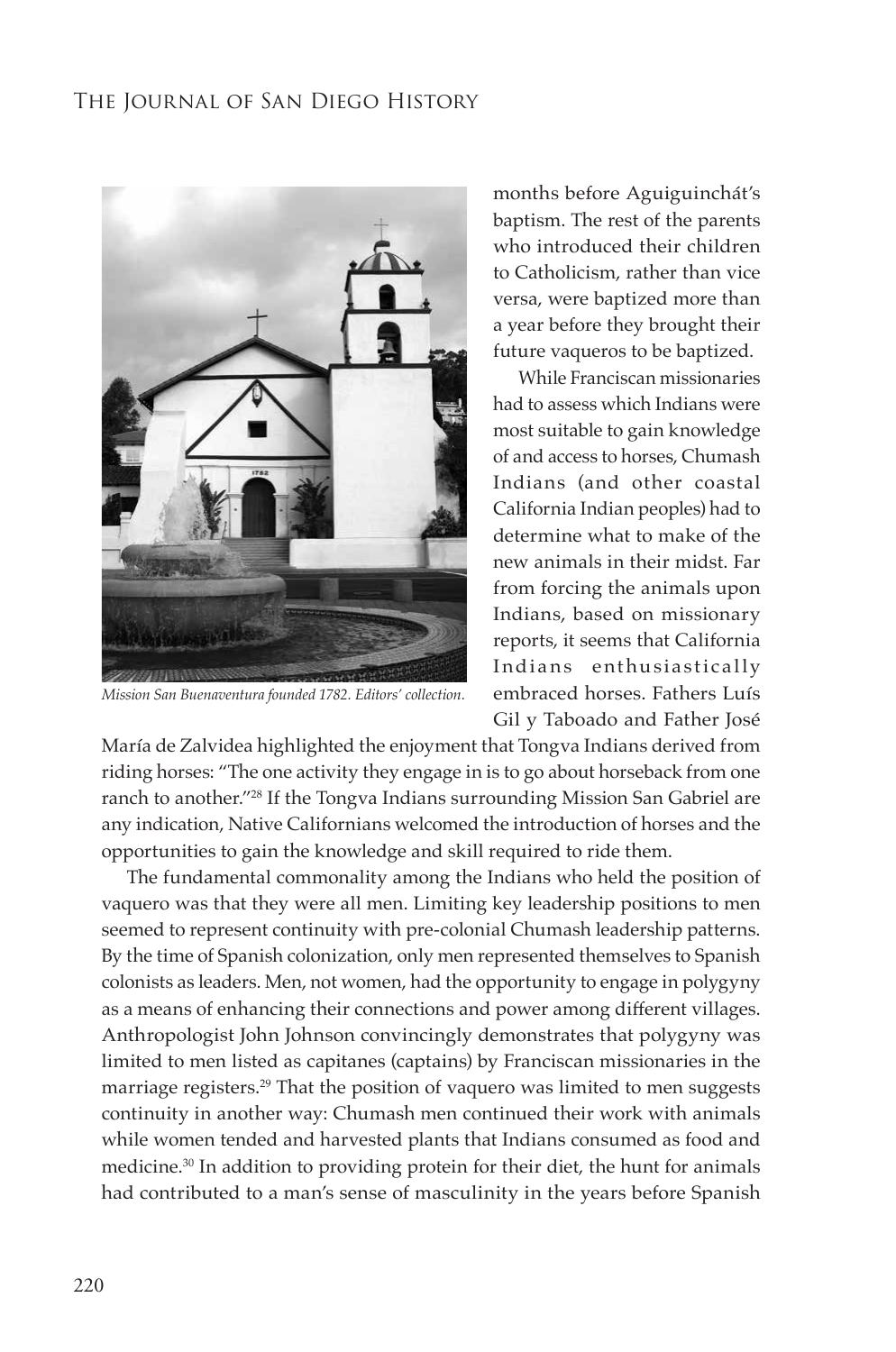colonization. Serving as a vaquero gave a select number of men an opportunity to actively participate in the new Spanish agricultural economy while simultaneously promoting a traditional sense of Chumash masculinity. In contrast, the men who worked the agricultural fields engaged in work that represented a break from the past as growing crops long had been associated with the work of women.

For most vaqueros, however, one's sex as a male was not enough: their Chumash town of origin mattered. One of the most striking characteristics of Mission San Buenaventura vaqueros was the dominance of men from key towns in the Chumash economic network. Most vaqueros on Señán's cloth distribution list came from major trade centers, especially coastal and river towns. Out of the forty-seven Chumash vaqueros for whom I have been able to determine villages of origin, twenty-two came from coastal communities and thirteen came from inland river towns. While twelve came from inland villages that were not directly on waterways, the majority came from major trade centers on key transportation routes. For instance, both Benito de Palmero and Antonio Victorio came from the southernmost Chumash coastal town of Humaliwo (the modern city of Malibu). Malnapaachót came from Misosbno, a maritime community north of Mission San Buenaventura. Seven vaqueros came from Sisolop, the coastal community closest to Mission San Buenaventura.

By the late eighteenth century, all California Indian peoples had developed economies centered around towns that acted simultaneously as political, economic and ritual centers. Like other California Indian groups, the Chumash economy depended on an exchange network among groups from different ecological zones: the Channel Islands, inland valleys, foothill regions, mountains, and coastal communities. According to anthropologist Lowell John Bean, "Formal or informal trade feasts were set up between groups living in different ecological areas, so that goods from the mutually advantageous but politically separate areas were exchanged from those of others."31

Thus, the emergence of Mission San Buenaventura's cadre of mission Indian vaqueros represented a convergence of expectations between Spanish colonists and Chumash Indians. Once introduced to equestrian knowledge and skills, Chumash Indians, like the Dakota and Lakota Indians of the Great Plains and the Comanche of the Southwest, readily incorporated horses into their world. While the animal was initially introduced as a means of promoting Spanish colonization, by the end of the Spanish period (1821), Chumash Indians had begun to use horses in ways that challenged the hope of Franciscan missionaries to create a stark geographical divide between the "civilized" coast and "barbarous" inland communities.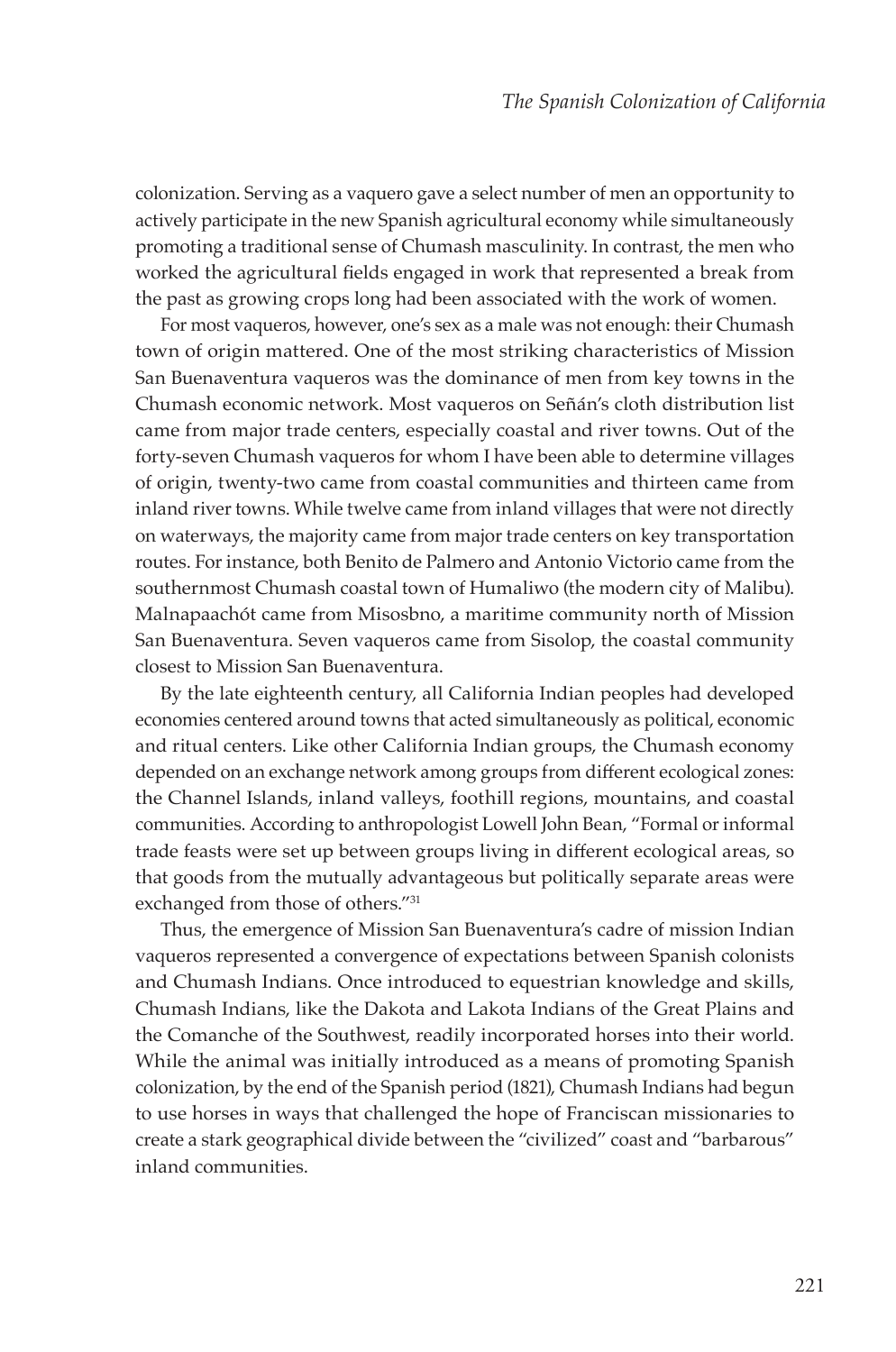

*Mission La Purísima Concepción, founded in 1787, is a part of the California State Parks system and a National Historic Landmark. Internet photo.*

# **Geographies of Power**

Just as consumption patterns and work shaped identity, so too did place. Christian neophytes lived along the coast with their tutors of "civility," the Franciscan missionaries. Non-Christian Indians who clung to their "savage" ways isolated themselves from the influence of Spanish culture in exclusively native communities throughout Los Tulares, the name used by Spanish colonists to refer to the interior regions of Alta California, the modern Central Valley.<sup>32</sup> Until all California Indians could be converted to Catholicism, Franciscan missionaries sought to segregate baptized from non-baptized Indians. Until the early nineteenth century, "savage" villages and regions could be found in close proximity to coastal Franciscan missions. By 1820, because of the huge number of baptized coastal Indians, missionaries had come to view Alta California's coastline, between Mission San Diego and Mission San Francisco, as an exclusively Christian and "civilized" place. Mission Santa Clara missionaries explained that there were "no more Indians in the area to conquer except toward the east."<sup>33</sup> On February 2, 1820, Mariano Payeras, Father-President of California's Franciscan missions, declared, "We have happily baptized all the heathens found in the chain of 220 leagues [from Mission San Diego to Mission San Francisco]…and we can truthfully say that there is hardly one gentile from the coast to the interior."<sup>34</sup> Franciscans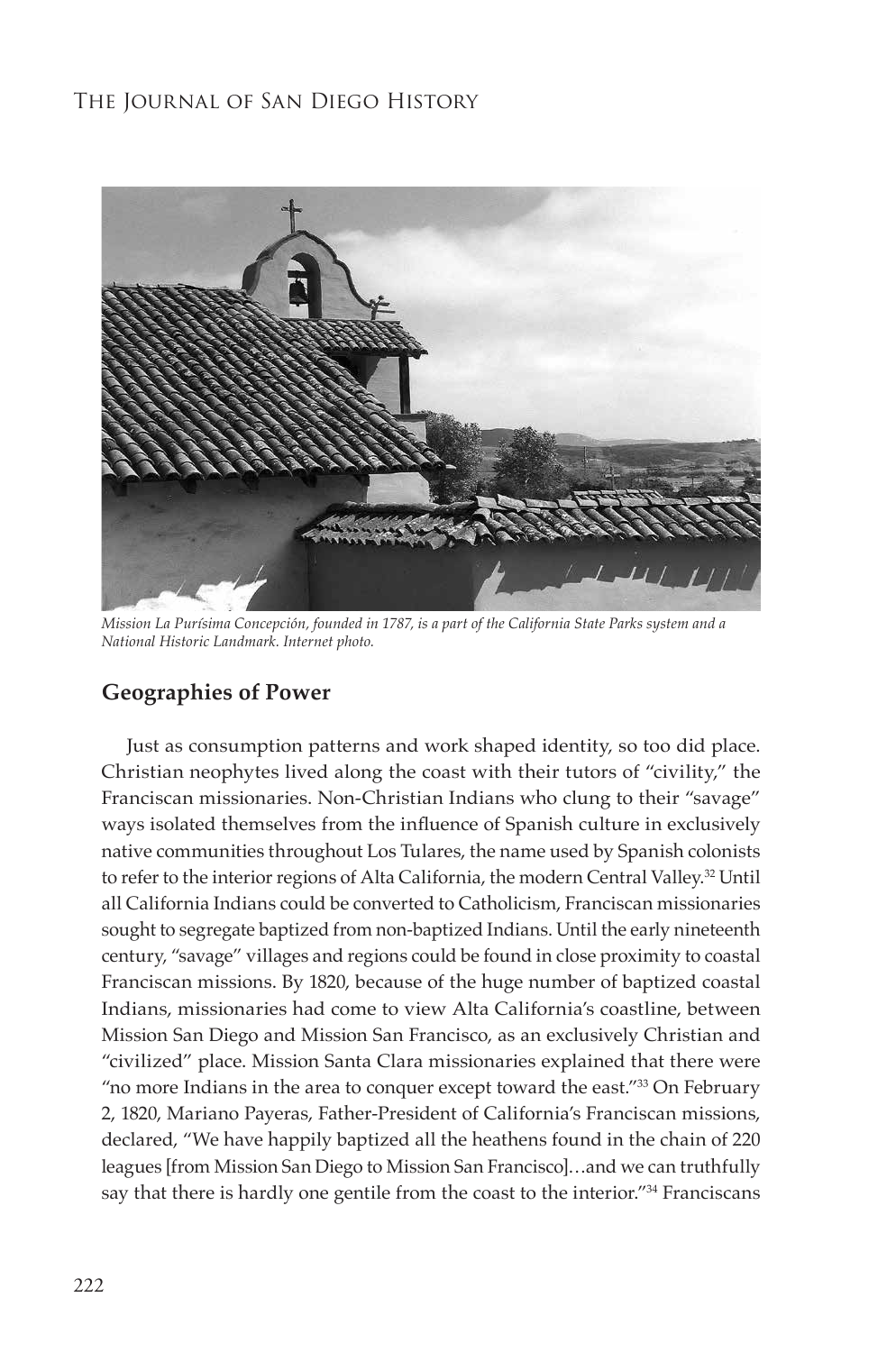believed that they had created a coastal landscape of "civilization," defined by agricultural communities of Christian Indians loyal to the Spanish crown. In the minds of missionaries, the eastern interior region known as Los Tulares was a region where non-baptized Indians continued to live in "darkness" and "mystery."

Franciscan missionaries may have wanted to create insular mission communities that "protected" neophytes from surrounding non-Christian Indians, but aided by their access to and knowledge of horses, Native Californians frustrated the efforts of missionaries to establish a clear boundary between "light" and "darkness." Indian-Spanish relations in mission communities along the coast did not develop in isolation from the interior regions of Alta California. In fact, the Spanish introduction of the horse intensified connections between coastal and interior communities, between baptized Indians and non-baptized Indians, between Indian vaqueros with equestrian knowledge and interior Indians eager to learn about horses.

The relationship between the Yokuts Indian village of Tulami and Chumash Indians from Mission La Purísima illustrates the connection between coastal communities and interior communities made possible by horses. By 1817, Tulami, a Yokuts village on the northwestern shores of Buena Vista Lake, had developed a reputation among the Chumash neophyte Indians of Mission La Purísima as a refuge away from Spanish settlements. In the winter of 1817, Father Mariano Payeras discovered that six neophytes left Mission La Purísima and headed east to Tulami without informing him or the other missionaries. Because the neophytes neglected to ask the missionaries for permission to leave La Purísima, Father Payeras categorized the Indians as "fugitives." He asked the commandant of the Santa Barbara presidio to organize a search party to capture and return the "fugitives" to the mission. Owing to his previous successes in the conversion of children, Payeras was especially hopeful of retrieving the youngest Indian, a thirteen-year old boy named Sebastián Viquiét.

The geographical knowledge among Tulami Indian leaders made it difficult for Spanish military expeditions to find runaways. Faciats, a Yokuts Indian leader from Tulami, had become well-known among Spanish colonists and Indians alike as a powerful leader. Keenly aware of the surrounding natural environment, Faciats had developed a reputation as someone who knew how to keep former neophytes safe from Spanish search parties. Faciats had proven adept at making use of the Kern River and Buena Vista Lake as a means of evading capture, as he did for the neophytes who fled Mission La Purísima. According to Odórico, a trusted Chumash neophyte among Spanish colonists, "Faciats, fearing the entrance of the troop, left Tulami and crossed, not to any island, but rather to the mainland on the other bank of the [Kern] river."35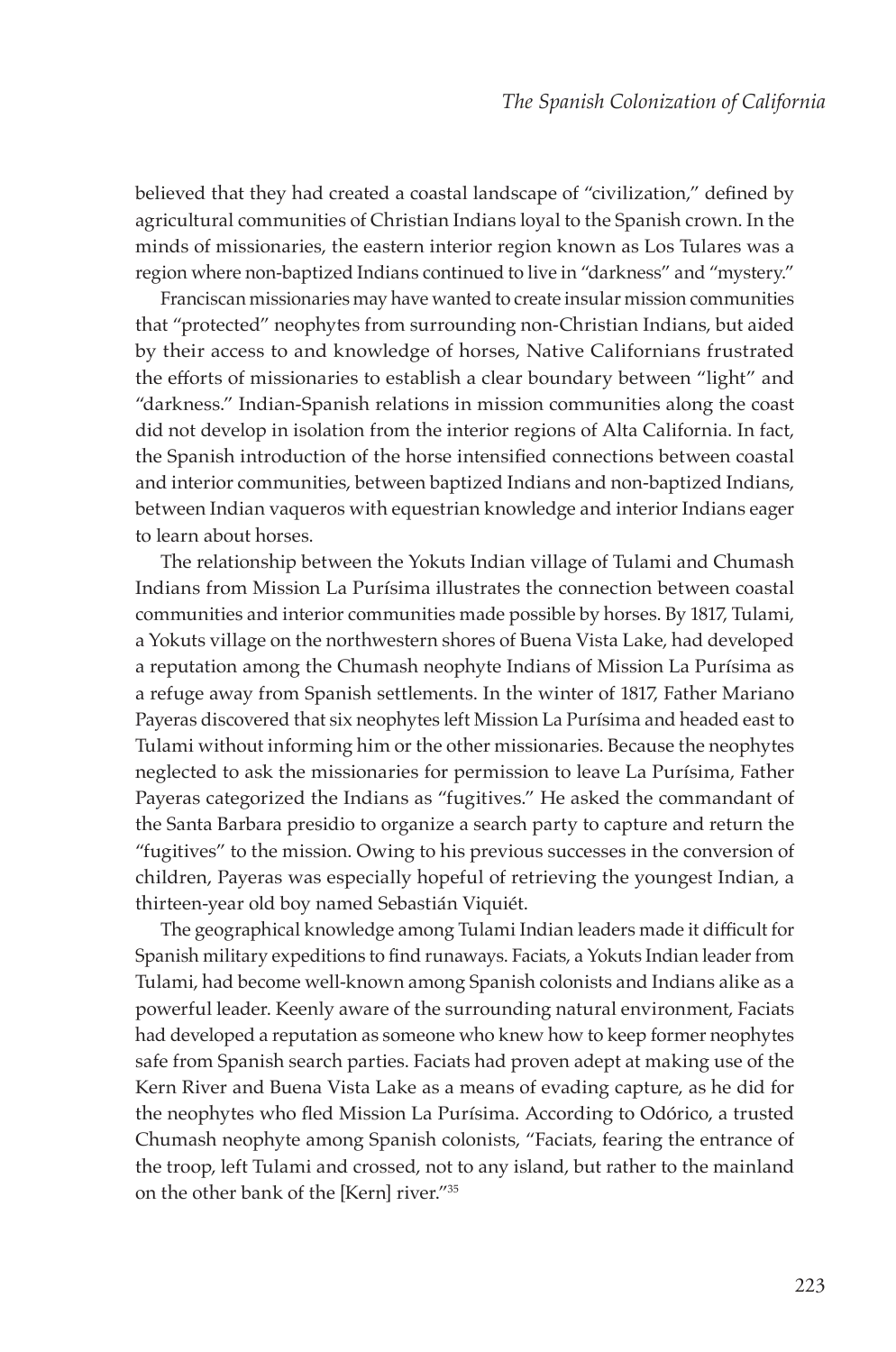The Tulami were one of approximately fifteen Yokuts-speaking groups to live in the Southern Valley. Approximately forty different groups comprised the Yokuts people of California's Central Valley. The majority of Yokuts in this part of the valley inhabited the region to the north of Tulami, with most of them surrounding Tulare Lake. Tulami could be found to the southeast of Tulare Lake on the northwestern edge of Buena Vista Lake. Anthropologists estimate that approximately 1,300 Yokuts inhabited the region around Buena Vista Lake, including the Chuxoxi and Hometwoli peoples. Most of the 15,700 Yokuts in the Southern Valley lived north of Tulami around Tulare Lake, with many other tribes living in the sloughs that connected Tulare Lake, Buena Vista Lake, and Kern Lake. The Yokuts also inhabited the lower parts of Kings, Kaweah, Tule, and Kern rivers.36

If Faciats guided the six runaway neophytes from Mission La Purísima back to Tulami, the Indians would have joined a thriving community of non-baptized Yokuts Indians and "many Christians from all the missions of this jurisdiction," including neophytes from missions San Miguel and San Luis Obispo, according to Alta California's Father-President, Mariano Payeras. The neophytes who lived at Tulami were Indians "determined not to recognize their destiny," complained Payeras.

While Tulami had become a safe refuge for neophyte Indians, many of the neophytes who fled the missions did not arrive as weak and helpless refugees. They arrived with horses, which meant that they arrived with a valuable commodity that gave them leverage in their dealings with the Tulami people. Even if they arrived without horses, neophyte runaways represented an important source of information when planning horse raids on mission sites. The emergence of a mixed community where non-baptized Indians mingled and conducted business with baptized Indians who had access to horses proved to be profoundly disturbing to Payeras. "They are establishing in the interior a republic of Hell," he wrote.<sup>37</sup>

Tulami, a burgeoning community comprised of a combination of baptized Indians from the coast and non-baptized Tulareño Indians, was one of the most well-known and powerful interior Indian communities that emerged out of the mixing of coastal and interior Indians and the incorporation of horses. It was a place that coastal neophytes could turn to if they decided to completely renounce their association with Spaniards and later, Mexican settlements. When Indian neophytes faced east towards Los Tulares, they saw an opportunity to forge a future in an exclusively native community.

Coastal neophytes were not the only Native Californians to initiate meaningful connections between Spanish communities and interior regions. Native Californians from Los Tulares, especially the Yokuts, looked west and sought to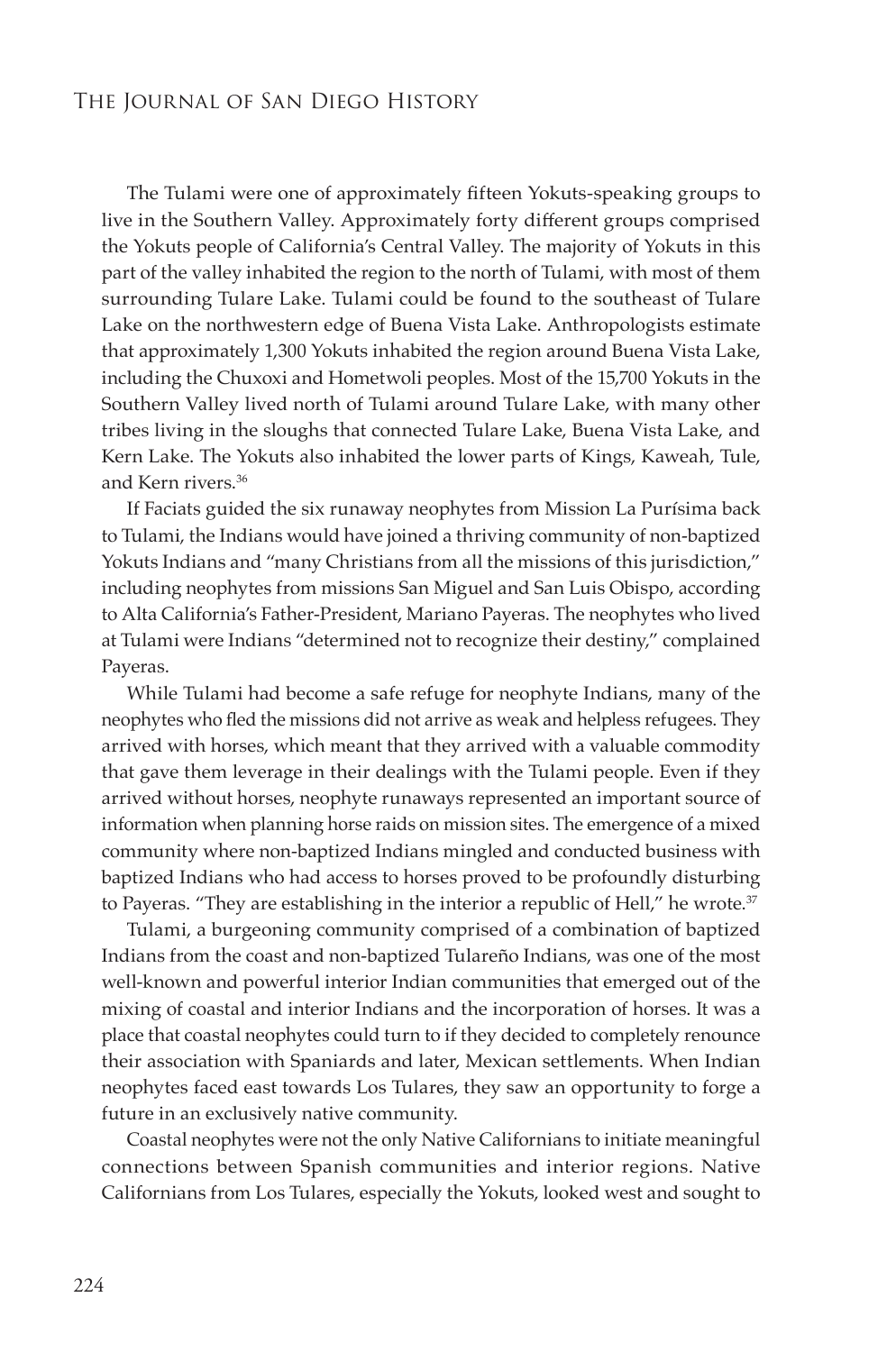forge ties with coastal Indians. The Yokuts peoples, like other California Indians, had traded for centuries with groups from different ecological zones to obtain resources not readily available in their territory. Yokuts in the Central Valley established settlements along rivers and sloughs, which provided an abundance of fish and mussels. They also depended on tule elk and pronghorn antelope for protein. Prior to the American transformation of the San Joaquin Valley into industrial farmland, herds of elk and antelope roamed California's Central Valley. With the exception of the wetlands areas that produced thriving communities of tules and marsh grass, the vegetation in Yokuts territory was rather sparse, with oak trees being limited to stream courses and other well-watered areas. To obtain food like acorns that could be stored for long periods, Valley Yokuts without ready access to oak trees traded with coastal Indian groups and foothill Yokuts who did have a greater abundance of acorns.<sup>38</sup> After the arrival of Spanish colonists and their horses, Yokuts intensified their connections with coastal Indian communities. By the early nineteenth century, Yokuts Indians had incorporated Spanish-introduced livestock into their subsistence system, either by obtaining horses from mission vaqueros who herded them to the Central Valley or by raiding the missions themselves.

# **Conclusion**

By 1840, Mexican leaders found Indian horse raids so detrimental to the economy that California's governor Juan Bautista de Alvarado issued an edict meant to "prevent in any way the continual robberies committed in the country by the Indian barbarians…causing the ruin of ranch owners and threatening the lives of defenseless families." To prevent the continued raids by Los Tulares Indians on the ranchos of Mexican California, this edict charged a force of twenty men with the responsibility of assisting "all private property and ranch owners who shall request their protection."<sup>39</sup> Despite the new law and procedures for enforcing the law, Los Tulares Indians continued to acquire horses from Mexican settlements on the coast throughout the entire Mexican period. In fact, the intensity of horse raiding increased over time into the beginning of the American period.

Historians have depicted the period from the 1820s through the 1860s as the beginning of the end for Native Californians. According to this narrative, the greatest blow to California Indians was delivered by the secularization of the missions in 1834. No longer able to rely on mission-produced goods, California Indians faced harsh economic times and were compelled to seek work in new communities, like the emerging towns of San Diego, Los Angeles, San Francisco, and Santa Barbara. Indians who did not live near emerging cities had an even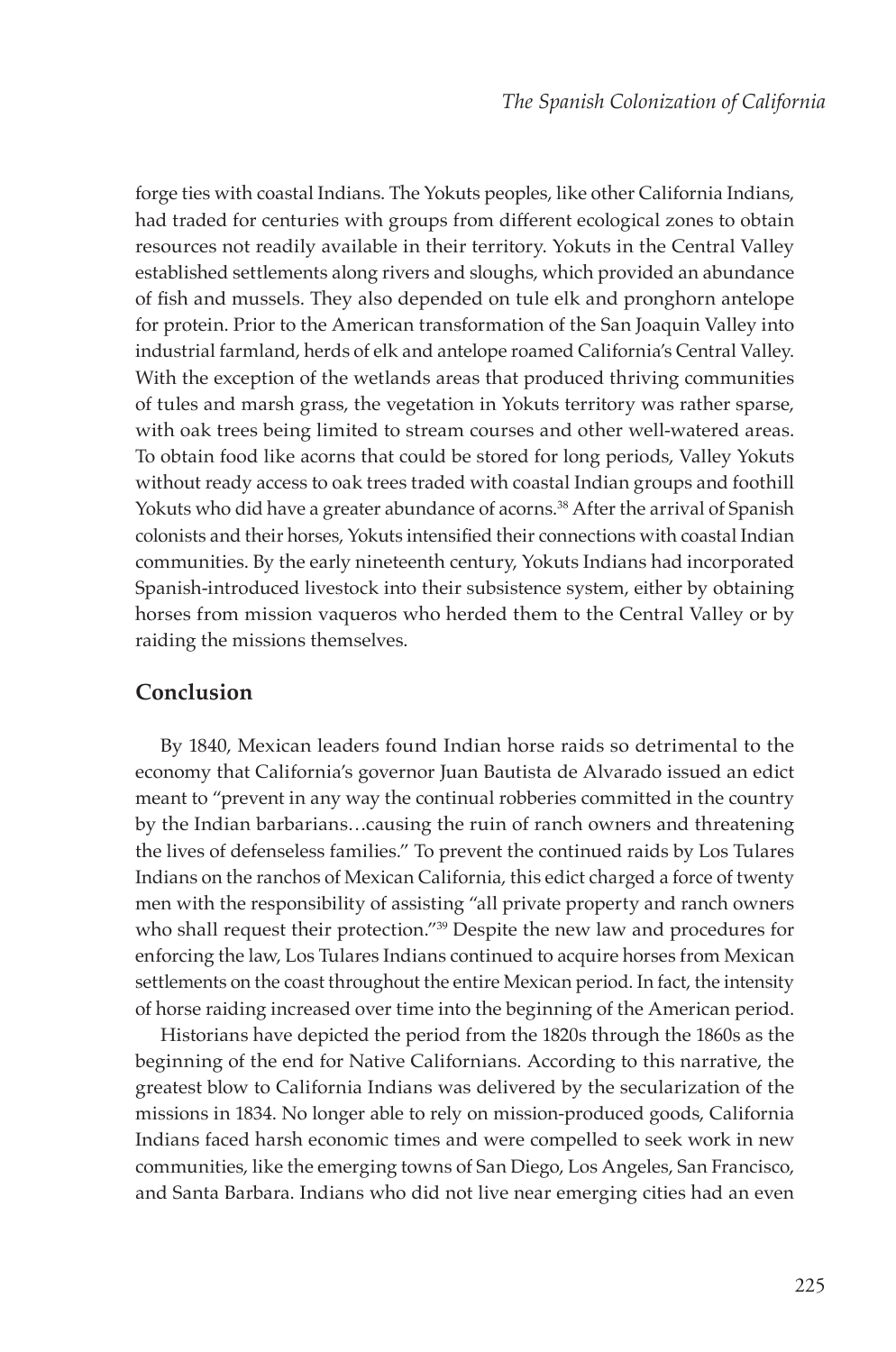

*Mission San Luis Rey de Francia drawn during the expedition of Auguste Duhaut Cilly in ca. 1827. Editors' collection.*

more difficult time. Without a mission to serve as the center of their community life, Native California Indian culture began to disappear, or so the argument goes.

While there is no doubt that secularization led to many significant and negative changes in the lives of Native Californians, some native peoples found a way to benefit from the breakup of the Franciscan monopoly on land. Los Tulares Indians managed to expand their influence and to profit from first the hide and tallow trade during the Spanish and Mexican periods, and then the cattle boom in California at the beginning of the American period.<sup>40</sup> With both the hide and tallow trade and the cattle boom, Los Tulares Indians capitalized on the dependence of the industries on horses.

In thinking about Alta California during the Spanish and Mexican period, three kinds of settlements dominate the historical imagination: missions, presidios, and pueblos. In future work, scholars would do well to focus on Native Californian village settlements. The development of communities like San Pascual, situated between coastal settlements and far interior settlements, deserves more attention, especially since it represented a community of mixed mission and non-mission Indians in close proximity to the former Spanish missions of San Luis Rey and San Diego in San Diego County. By better understanding the emergence of Los Tulares Indian communities and places like San Pascual, the long-term consequences of the native incorporation of horses can be better understood.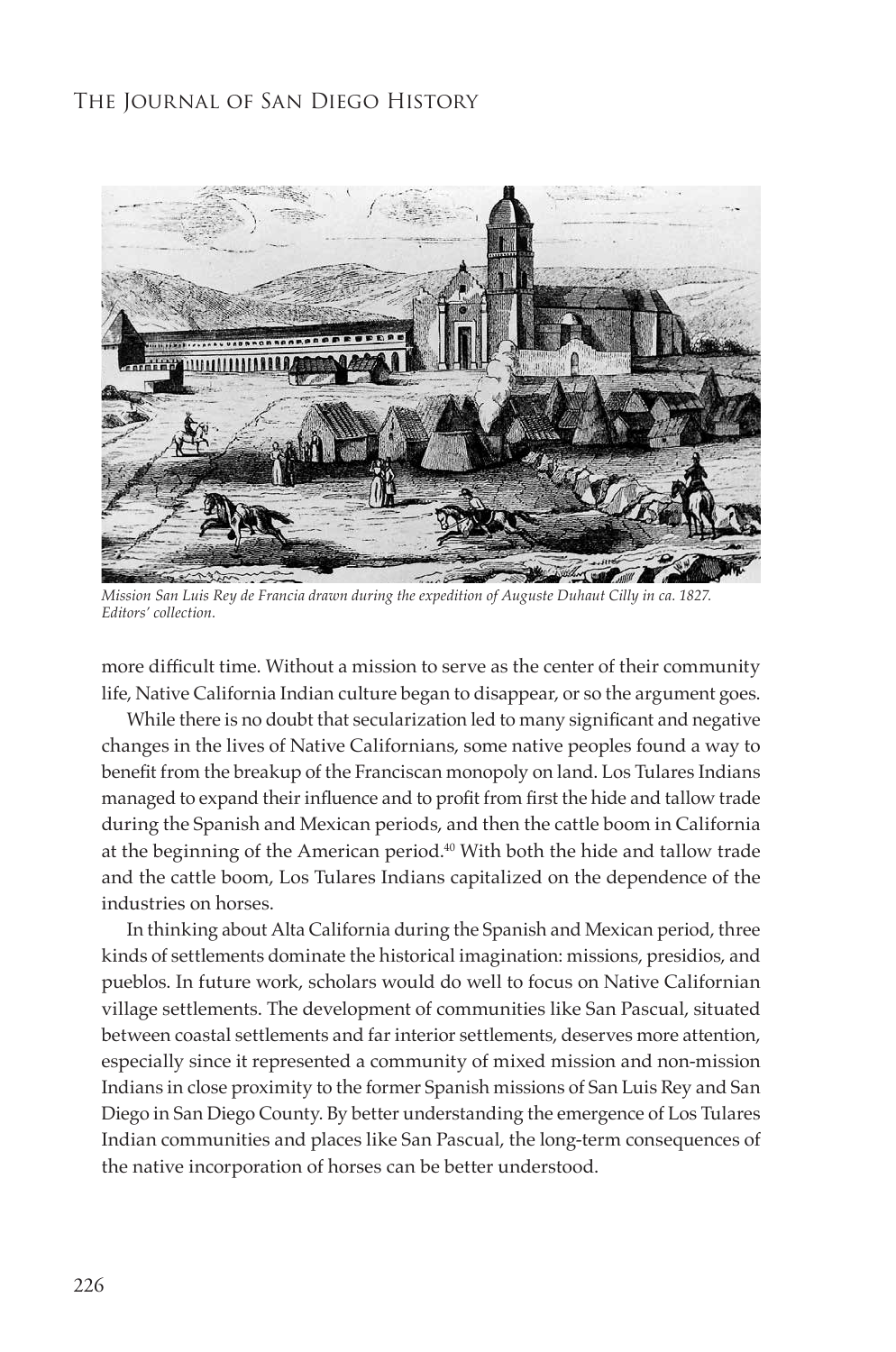# **NOTES**

- 1. Two major Indian peoples lived in the Monterey Bay region during the period of Spanish colonization: the Costanoan Indians who resided to the east and north of the Salinas River and the Esselen people who lived west of the Salinas River. Combined both societies had a population of between 2,500 and 3,000 people. For a brief overview of Native Californians from the Monterey Bay regions, see Steven W. Hackel, *Children of Coyote, Missionaries of Saint Francis: Indian-Spanish Relations in Colonial California, 1769-1850* (Chapel Hill: The University of North Carolina Press, 2005), 16–26.
- 2. Junípero Serra, "Memorandum," Monterey, California, June 22, 1774, in Antonine Tibesar, ed., *Writings of Junípero Serra* (Washington, D.C.: Academy of American Franciscan History, 1956), II:87.
- 3. In Daniel Richter's *Facing East from Indian Country: A Native History of Early America* (Cambridge: Harvard University Press, 2003), a book that focuses on Eastern Indians, Richter provides readers with a superb synthesis of how Northeastern American Indians made use of new ideas, things, animals, and practices. Bruce Trigger's article, "Early Native North American Responses to European Colonization: Romantic Versus Rationalistic Explanations," *Journal of American History,* 77, no. 4 (March 1991): 1195-1215, demonstrates that scholars are in agreement that Native peoples readily incorporated European-introduced goods. His article introduces students of the Native American past to the scholarly debate among scholars over the explanations of such introductions.
- 4. Pekka Hämäläinen "The Politics of Grass: European Expansion, Ecological Change, and Indigenous Power in the Southwest Borderlands," *William and Mary Quarterly* 67, no. 2, 3d Series (April 2010): 173-208.
- 5. In her article, "Geographies of Power: Mapping Indian Borders in the 'Borderlands' of the Early Southwest," Juliana Barr demonstrates that native peoples possessed more leverage than generally recognized in the establishment and maintenance of spatial arrangements that reflected their values. See Juliana Barr, "Geographies of Power: Mapping Indian Borders in the 'Borderlands' of the Early Southwest," *The William and Mary Quarterly* 68, no. 1 (January 2011): 5-46.
- 6. For the origins of San Pascual as a post-mission period Indian community, see Glenn Farris, "Captain José Panto and the San Pascual Indian Pueblo in San Diego County, 1835-1878," *The Journal of San Diego History* 43 (Spring 1997): 116-131.
- 7. Quoted in Farris, "Captain José Panto," 4.
- 8. Father Vicente Fuster to Junípero Serra, November 28, 1775, San Diego, in Serra, *Writings of Junípero Serra*, I:454.
- 9. Rose Marie Beebe and Robert M. Senkewicz, eds., *Lands of Promise and Despair: Chronicles of Early California, 1535-1846* (Berkeley: Heyday Books, 2001), 249.
- 10. Fermín Francisco de Lasuén, *Writings*, ed. and trans. Finbar Kenneally (Washington: Academy of American Francisan History, 1965), II:338.
- 11. Fernando Librado, *Breath of the Sun: Life in Early California as Told By a Chumash Indian, Fernando Librado to John P. Harrington*, ed. Travis Hudson (Banning: Malki Museum Press/Ventura County Historical Society, 1979), 106-109.
- 12. For estimates of livestock populations, see Lee T. Burcham, *California Range Land: An Historicoecological Study of the Range Resource of California* (Berkeley: University of California Press, 1982), 129.
- 13. Robert H. Jackson and Edward Castillo, *Indians, Franciscans, and Spanish Colonization: The Impact of the Mission System on California Indians* (Albuquerque: University of New Mexico Press, 1995), 123-124.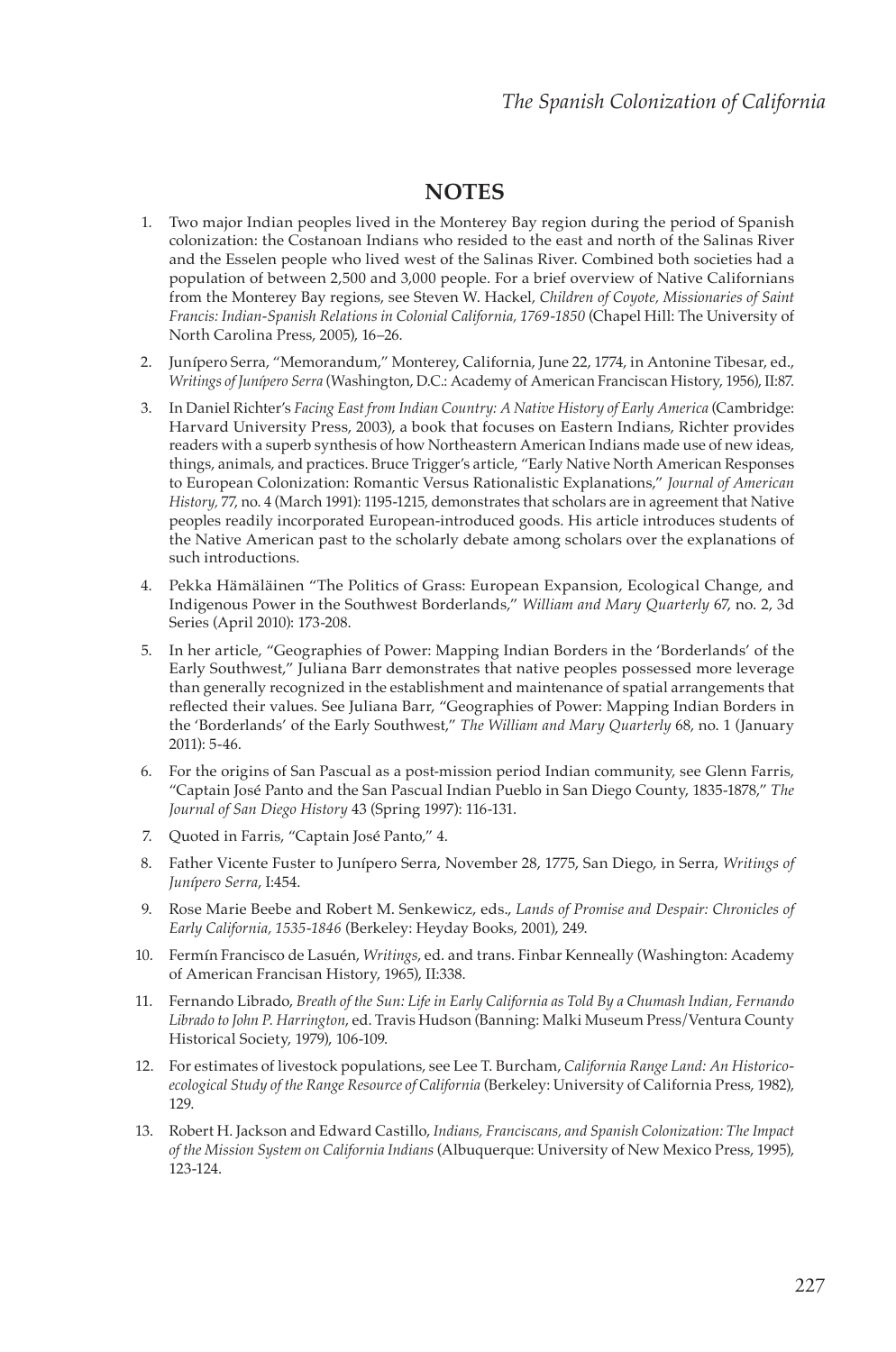- 14. Lasuén to Don Pedro Fages, San Carlos Mission, August 21, 1787, in Lasuén, *Writings of Fermín Francisco de Lasuén*, I:150.
- 15. Ibid.
- 16. The Huntington Library, Early California Population Project Database, 2006.
- 17. Entries November 9 and November 19, 1815, Juan de Ortega, "Diario, Nov. 4-15, 1815," Robert Ernest Cowan Collection (hereafter, RECC), Bancroft Library (hereafter, BL).
- 18. Felipe Santiago Garcia's Account of Moraga's 1807 Expedition, from "Story of an Old Dragoon of Monterey," in Taylor, *Discoverers, Founders and Pioneers of California*, 255.
- 19. November 28, 1815, José Dolores Pico, ''Diario, 1815,'' REEC, BL.
- 20. November 19, 1815, Juan de Ortega, ''Diario, Nov. 4-15, 1815," RECC, BL.
- 21. Payeras quoted in Thomas N. Layton, "Traders and Raiders: Aspects of Trans-Basin and California-Plateau Commerce, 1800-1830," *Journal of California and Great Basin Anthropology* 3, no. 1 (1981), 131.
- 22. *Libro de Ropa*, Mission de San Buenaventura, Santa Barbara Mission Archive-Library (SBMAL).
- 23. For dates of baptism and deaths of Juan Pablo, Olegario Jose Sayeguit, Leonarda Maria, and Eustaquio Nimumiachet, see *The Huntington Library, Early California Population Project Database, 2006.* For dates of clothing distribution, see *Libro de Ropa, Misión de San Buenaventura*, SBMAL.
- 24. On the focus of Catholic missionaries on children during the sixteenth and seventeenth centuries, see Ramón Gutiérrez, *When Jesus Came, the Corn Mothers Went Away: Marriage, Sexuality, and Power in New Mexico, 1500-1846* (Stanford: Stanford University Press, 1991), 75-77; and Richard Trexler, "From the Mouths of Babes: Christianization by Children in 16th Century New Spain," in John Davis, ed., *Religious Organization and Religious Experience* (Academic Press: London and New York, 1982), 115-135.
- 25. Serra to Francisco Carlos de Croix, June 18, 1771, Monterey, in Serra, *Writings of Junípero Serra*, I:209.
- 26. Felipe Arroya de la Cuesta, May 1, 1814, Mission San Juan Bautista, in Maynard J. Geiger and Clement W. Meighan, eds., *As the Padres Saw Them: California Indian Life and Customs as Reported by the Franciscan Missionaries, 1813-1815* (Santa Barbara: Santa Barbara Mission Archive Library, 1976), 37.
- 27. The Huntington Library, Early California Population Project Database, 2006; *Libro de Ropa,*  Mission de San Buenaventura, SBMAL.
- 28. Geiger and Meighan, *As the Padres Saw Them*, 24.
- 29. John Johnson, "Chumash Social Organization: An Ethnohistoric Perspective," Ph.D. dissertation, University of California, Santa Barbara, 1988.
- 30. The Chumash sexual division of labor reflects a larger pattern among other native peoples in North America. Daniel K. Richter, "'Believing That Many of the Red People Suffer Much for the Want of Food": Hunting, Agriculture, and a Quaker Construction of Indianness in the Early Republic," *The Journal of the Early Republic* 19, no. 4 (1999), 612-615; David J. Silverman, *Faith and Boundaries: Colonists, Christianity, and Community among the Wampanoag Indians of Martha's Vineyard, 1600-1871* (New York: Cambridge University Press, 2005), 66-68.
- 31. Lowell J. Bean, "Social Organization in Native California," in Lowell John Bean and Thomas C. Blackburn, eds., *Native Californians: A Theoretical Retrospective* (Menlo Park: Ballena Press, 1976), 120.
- 32. Spanish colonists referred to the Central Valley as *Los Tulares* because of the abundance of tules that inhabited the valley.
- 33. Fray Magín Catalá and Fray José Viader, Mission Santa Clara, November 4, 1814, in Geiger and Meighan, eds., *As the Padres Saw Them*, 17.